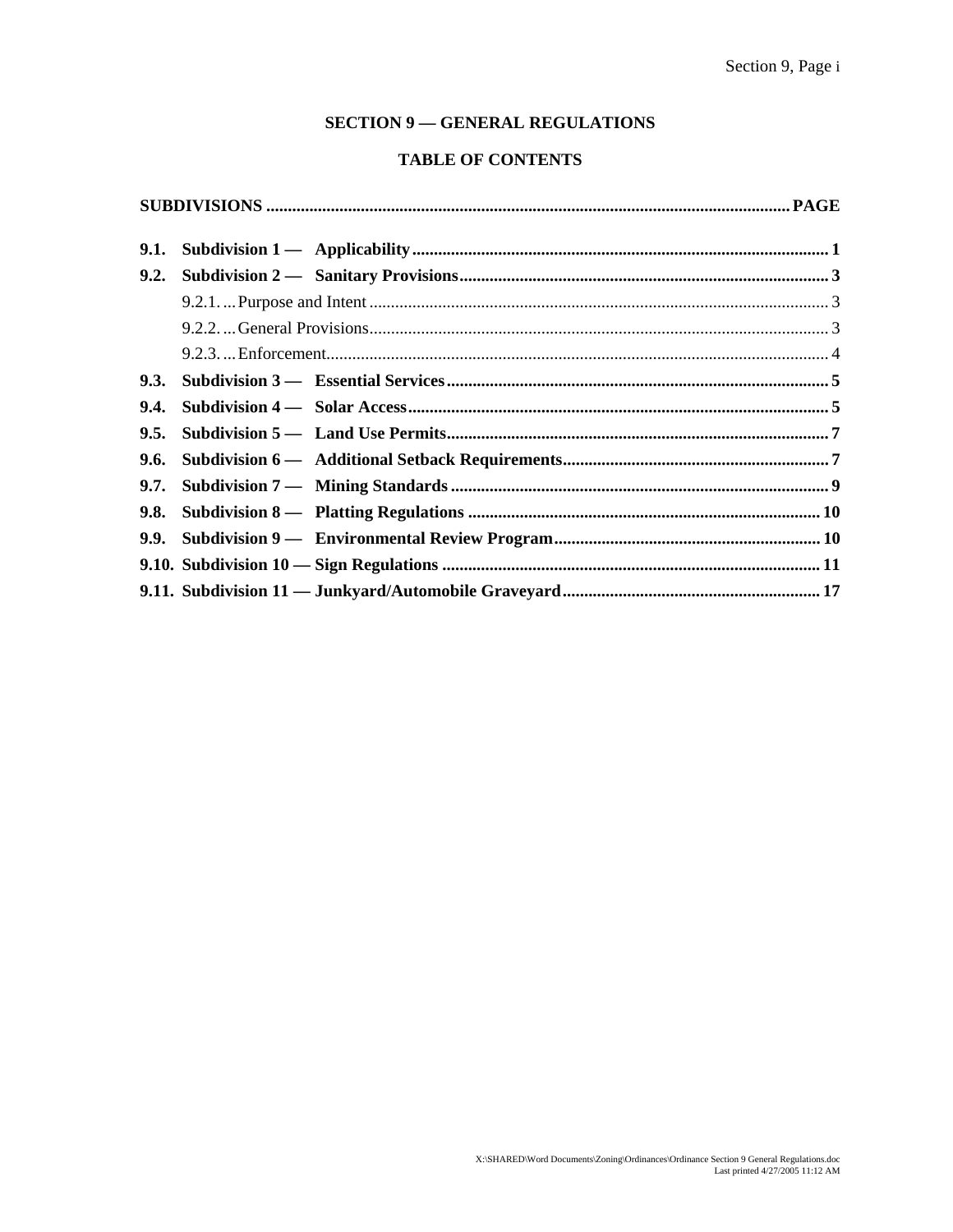Section 9, Page ii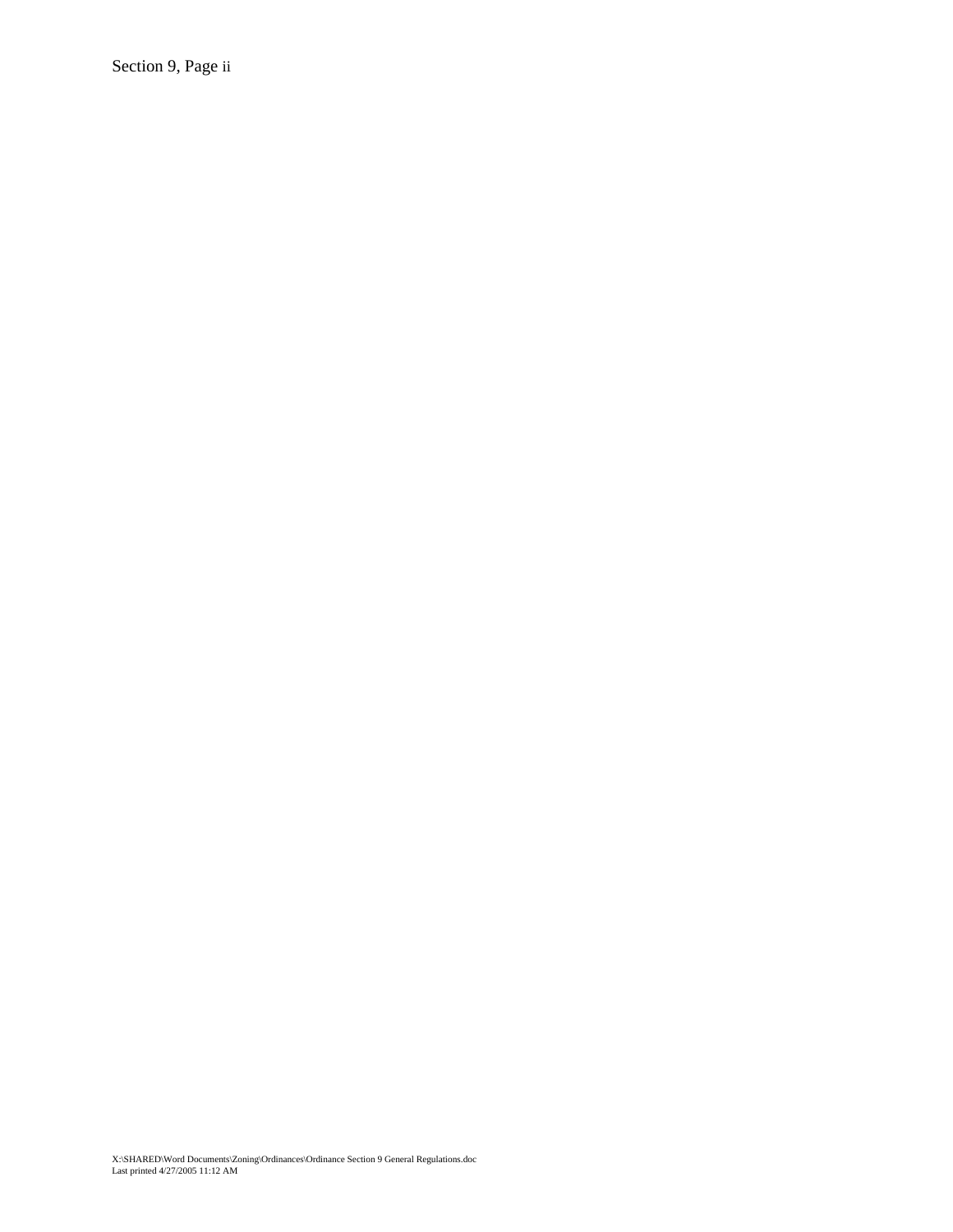## **SECTION 9** — **GENERAL REGULATIONS**

### **9.1 Subdivision 1 — Applicability**

- 9.1.1. The regulations listed in Section 9 of the ordinance shall apply to all areas of the unincorporated part of the county unless specified otherwise.
- 9.1.2. New moved non-farm buildings: All new and moved buildings shall be acceptable, in appearance and value, with the buildings in the area in which they are placed.
- 9.1.3. Moved non-farm buildings: The placement of moved non-farm buildings shall be by conditional use permit only Section 2 Subdivision 5.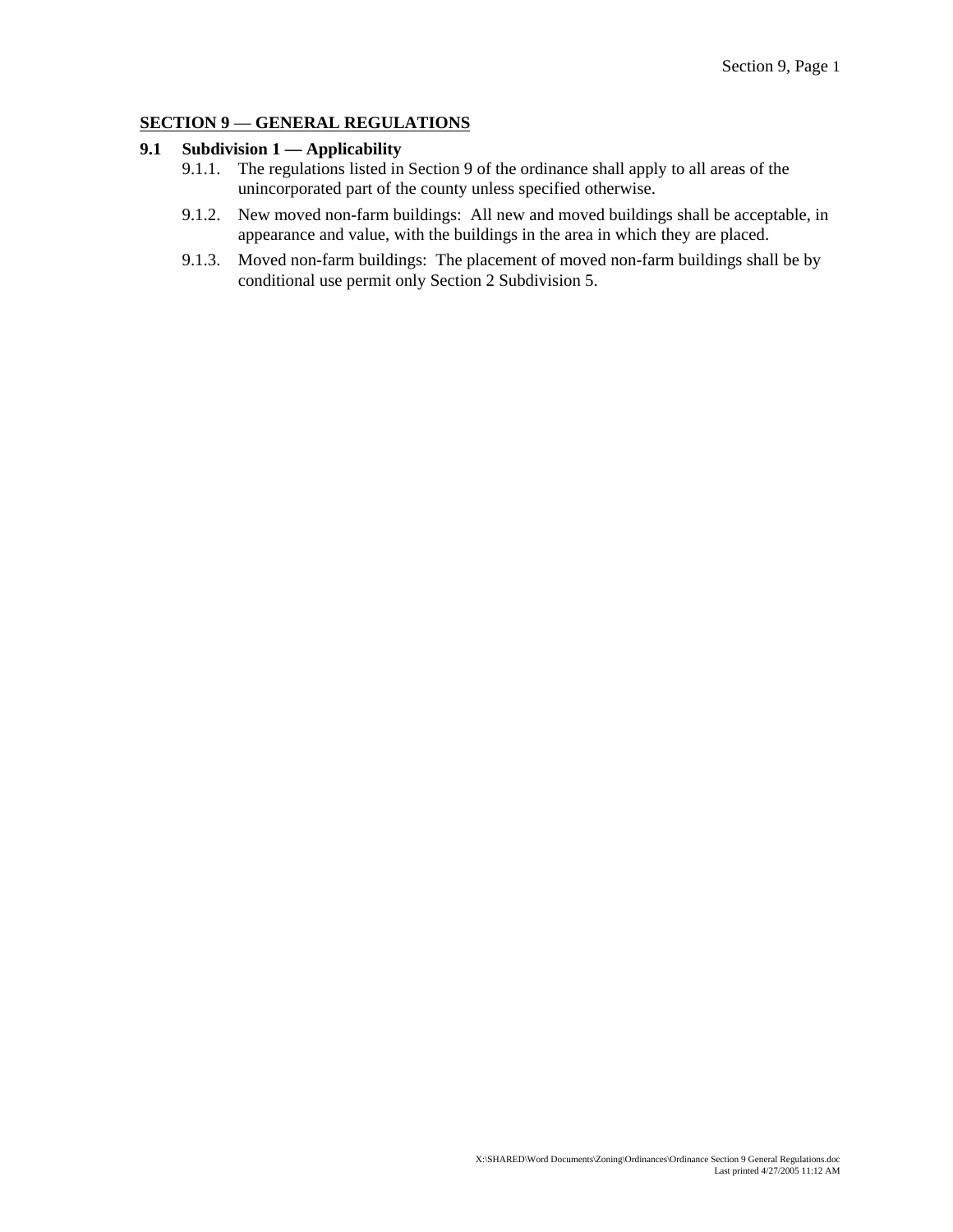Section 9, Page 2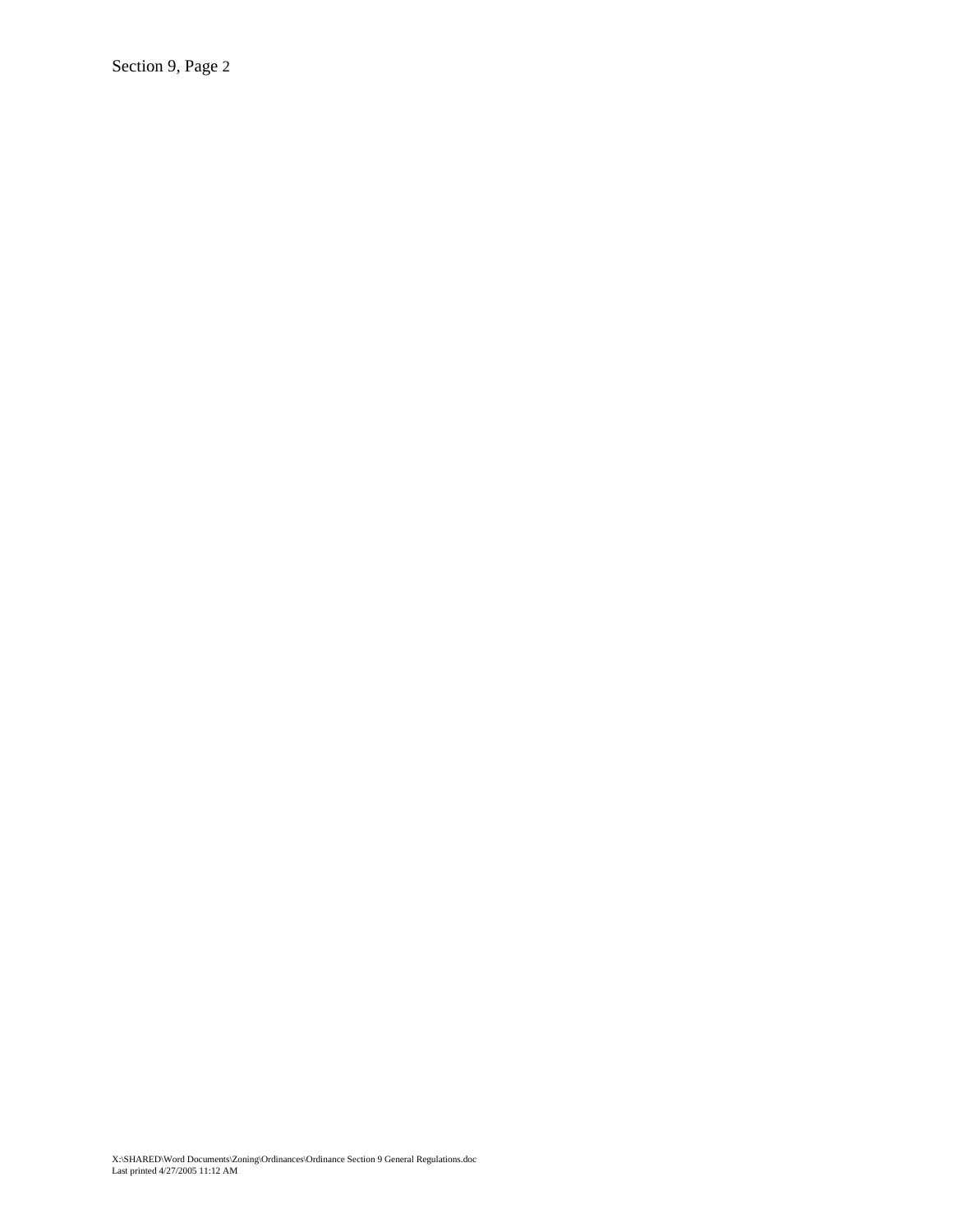### **9.2. Subdivision 2 — Sanitary Provisions Amendments: December 16, 1997 June 19, 2001**

#### **Individual Sewage Treatment Systems**

- 9.2.1. Purpose and Intent
	- 9.2.1.1. The purpose of the Individual Sewage Treatment Systems (ISTS) Ordinance shall be to provide minimum standards for the regulation of ISTS. The improper location, design, installation, use, and maintenance of individual sewage treatment systems adversely affect the public health, safety, and general welfare by discharge of inadequately treated sewage to the ground surface, surface waters, and ground waters. In accordance with the authority granted in Minnesota Statutes, Chapters 103F, 103G, 115 and 116, the Minnesota Pollution Control Agency (MPCA) provides the minimum standards and criteria for individual sewage treatment systems, and thus protects the surface and ground waters of the state, and promotes the public health, safety, and general welfare.

#### 9.2.2. General Provisions

- 9.2.2.1. Standards Adopted by Reference
	- 9.2.2.1.1. The county hereby adopts, by this reference, Minnesota Rules Parts 7080.0010 to 7080.0315, including 7080.0910, as now constituted and any future amendments.
	- 9.2.2.1.2. The county hereby adopts, by this reference, Minnesota Rules Parts 115.57 as now constituted and any future amendments.

## 9.2.2.2. Permits

9.2.2.2.1. No person shall install, alter, repair, or extend any individual sewage treatment system in the county without first applying for and obtaining a permit from the Chippewa County Land and Resource Management Office. Included with this permit shall be the Designer's Preliminary Assessment Worksheets (provided by the office) completed by the Licensed Designer I or Designer II. A fee, set in the schedule in the Chippewa County Land & Related Resources Management Ordinance, will be charged for each permit. The fee covers administration, inspection costs associated with the ISTS installation or upgrade, and a Septic System Owners Guide published by the Minnesota Extension Service. The permit may be issued to the landowner or the licensed installer. Such permit shall be valid for a period of twelve (12) months from the date of issuance.

> Twenty-four (24) hours prior to installing the system, the contractor must call the office to let them know when installation work will begin. If the licensed inspector is unable to be at the site the date of installation, the licensed installer or the property owner is responsible to take pictures of the septic tank, drop boxes, drainfield lines, and other critical items, along with a detailed drawing with measurements and setbacks, prior to backfilling of the excavation by the licensed installer or property owner.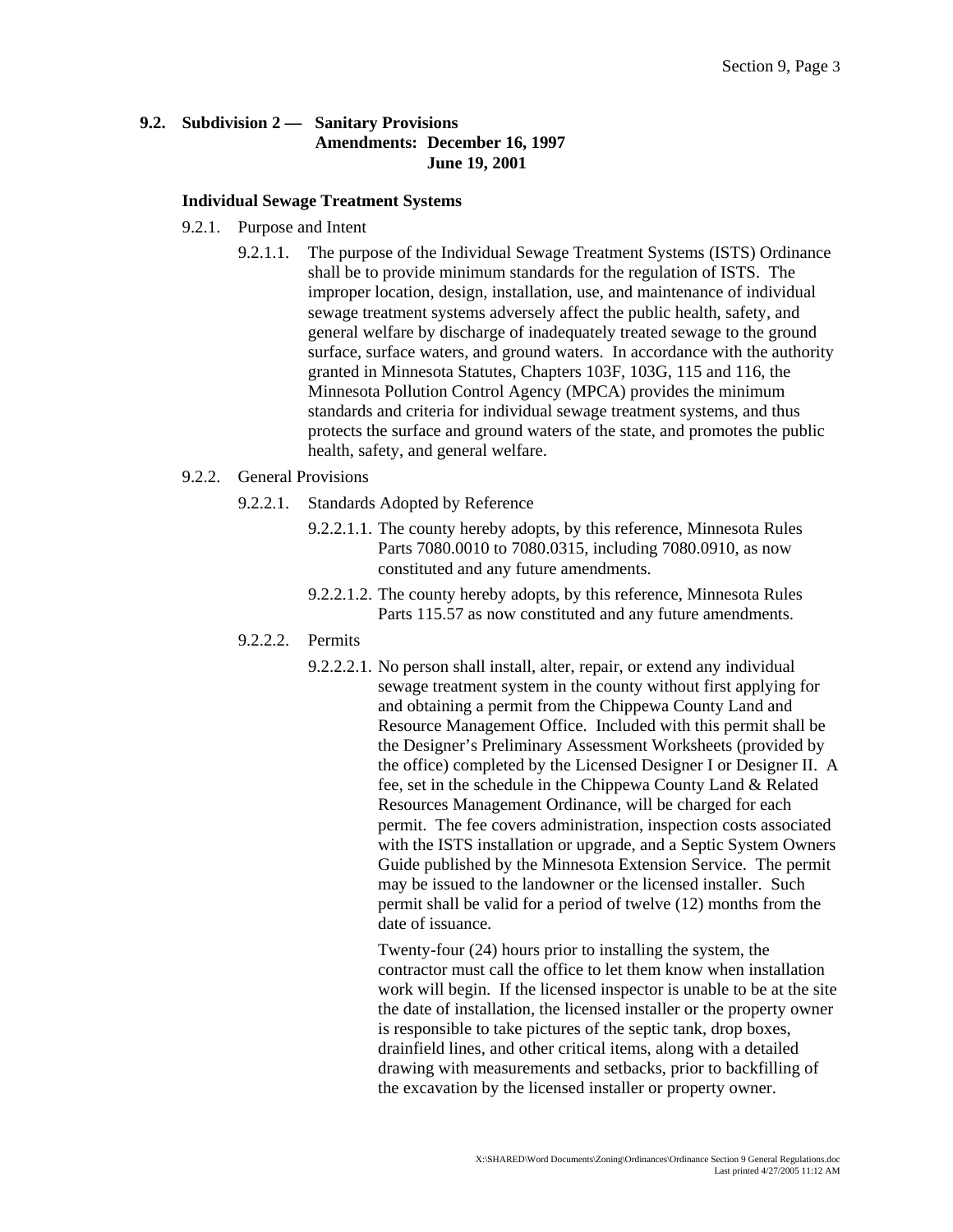The permit application, final as-built drawing, and photos will act as the Certificate of Compliance and Final Inspection Report.

- 9.2.2.3. License Requirements
	- 9.2.2.3.1. No person shall engage in the evaluation, inspection, design, installation, construction, alteration, extension, repair, maintenance, or pumping of ISTS without first obtaining a license to perform such tasks from the MPCA, except as provided under part 7080.0700, subpart 1.
- 9.2.2.4. Failing Septic Systems
	- 9.2.2.4.1. A Notice of Noncompliance (completed by a Licensed Designer I) shall be issued and copies provided to the property owner and to the county within 30 days under the following conditions:
		- 9.2.2.4.1.1. A failing ISTS shall be upgraded, replaced, or its use discontinued within one year. The department will give consideration to weather conditions as it establishes compliance dates.
		- 9.2.2.4.1.2. An ISTS posing an imminent threat to public health or safety shall be upgraded, replaced, or repaired, or its use discontinued, within an appropriate time no greater than 10 months.
		- 9.2.2.4.1.3. Sewage systems installed prior to the adoption of these standards may continue provided they are not discharging to the ground surface.
- 9.2.2.5. Additional Soil Treatment Area Requirements
	- 9.2.2.5.1. On all lots created after January 1, 1998, the system design shall include at least one designated additional soil treatment area which can support a standard soil treatment system.
		- 9.2.2.5.1.1. Homeowners that wish to install their own ISTS must consult with a Licensed Designer I or Designer II and install the system according to the designer's plan. All other permit criteria will be handled the same.
- 9.2.3. Enforcement
	- 9.2.3.1. Any person who violates any of the provisions of this ordinance or who makes any false statement on a Certificate of Compliance, shall be guilty of a misdemeanor, punishable by imprisonment or a fine or both as defined by law.
	- 9.2.3.2. In the event of a violation of this ordinance, in addition to other remedies, the county attorney may institute appropriate actions or proceedings to prevent, restrain, correct, or abate such violations.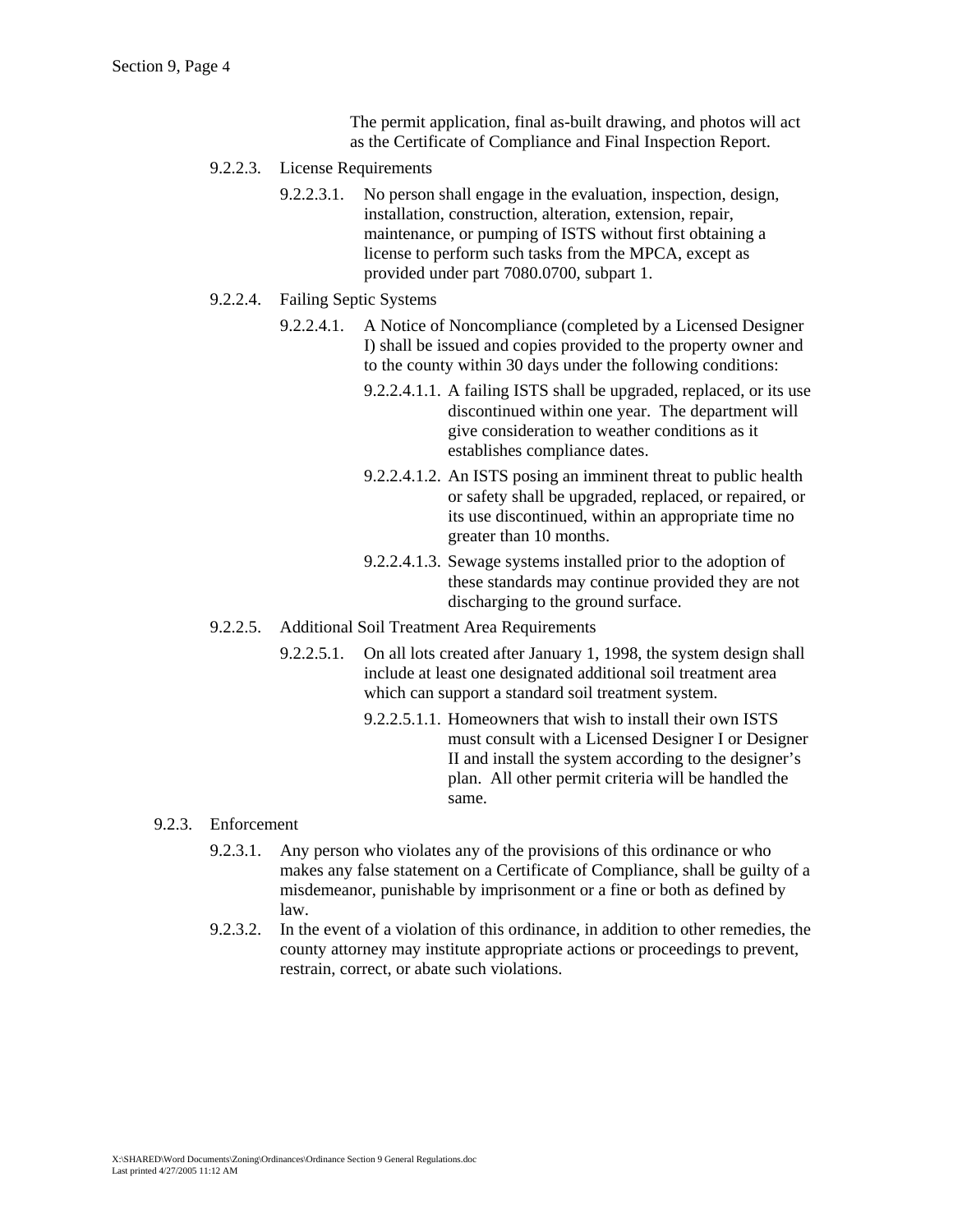### **SECTION 9 — GENERAL REGULATIONS**

### **9.3. Subdivision 3 — Essential Services**

- 9.3.1. Since some essential services may have an effect either upon county parks and recreation areas, drainage facilities, public waters and highways, or the public health, safety and welfare, the location of all such essential services in any zoning district shall be filed with the zoning administrator prior to the commencement of any construction by the applicant.
- 9.3.2. Except as otherwise provided herein, prior to constructing or modifying facilities for essential services, the applicant shall observe the following procedures:
	- 9.3.2.1. Pipelines shall be covered with a minimum of five (5) feet of dirt.
	- 9.3.2.2. The depth of an electric line shall be determined by following provisions of the National Electric Safety Code, except when the electric line follows a cross-country routing, then the depth shall be five (5) feet.
	- 9.3.2.3. Telephone lines shall be at a minimum depth of eighteen (18) inches and shall show routing.
- 9.3.3. A utility placement map shall be provided to each land owner by the applicant showing the actual route and depth of the installation through affected lands. In addition, a master placement map shall be provided by the applicant to the county engineer and the zoning administrator.
- 9.3.4. After the public hearing, the planning commission shall make a report of its findings and a recommendation to the county board.
- 9.3.5. Upon receipt of the report of the planning commission on the planned essential services, the board of county commissioners shall consider the maps and accompanying data and shall indicate to the owner its approval or modification required under this ordinance.

## **9.4. Subdivision 4 — Solar Access**

- 9.4.1. Purpose The purpose of this subdivision is to promote the use of solar energy systems, defined as, "a set of devices whose primary purpose is to collect solar energy and convert and store it for useful purposes, including heating and cooling buildings or other energy-using processes, or to produce generated power by means of any combination of collecting, transferring or converting solar-generated energy" and to assure access to solar energy in accordance with Minnesota Statutes 1978, Chapter 786.
- 9.4.2. Variance The board of adjustment may consider the inability to use a solar energy system a "hardship" in granting a variance.
- 9.4.3. Solar Easements
	- 9.4.3.1. Definition of solar easement a right, whether or not stated in the form of a restriction, easement, covenant, or condition, in any deed, will, or other instrument executed by or on behalf of any owner of land or solar sky space for the purpose of assuring adequate exposure of a solar energy system.
	- 9.4.3.2. Any property owner may grant a solar easement in the same manner and with the same effect as a conveyance of an interest in real property. The easement shall be created in writing and shall be filed, duly recorded, and indexed in the office of the recorder of the county. Solar easements shall run with the land or lands benefited and burdened and shall constitute a perpetual easement, except that a solar easement may terminate upon the conditions stated therein pursuant to the provisions of Chapter 786, Section 500.20.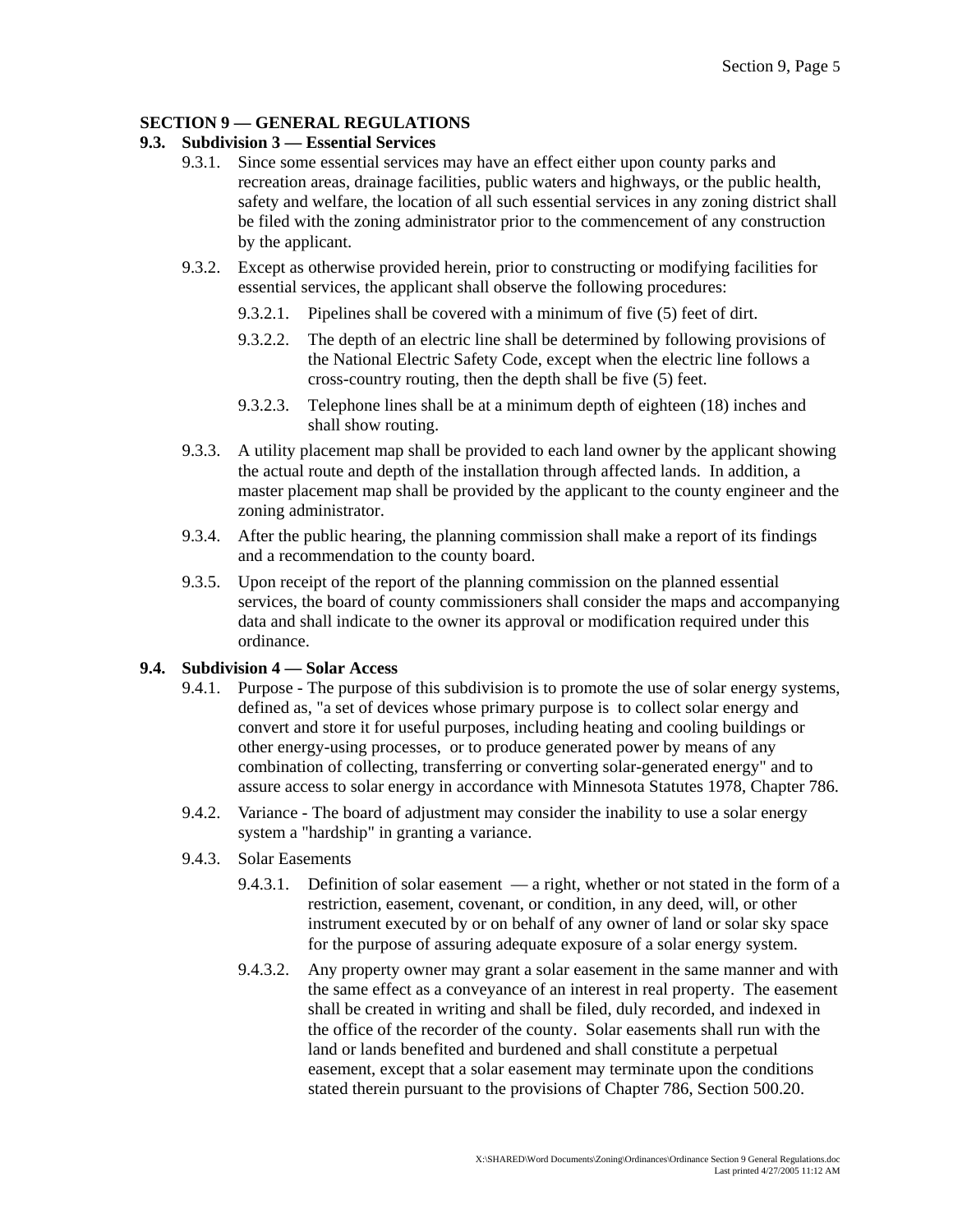- 9.4.3.3. General requirements Any deed, will, or other instrument that creates a solar easement shall include, but not be limited to:
	- 9.4.3.3.1. A description of the real property subject to the solar easement and a description of the real property benefited from the solar easement.
	- 9.4.3.3.2. A description of the vertical and horizontal angles, expressed in degrees and measured from the site of the solar energy system, at which the solar easement extends over the real property subject to the solar easement, or any other description which defines the three dimensional space, or the place and time of day in which an obstruction to direct sun light is prohibited or limited.
	- 9.4.3.3.3. Any terms or conditions under which the solar easement is granted or may be terminated.
	- 9.4.3.3.4. Any provisions for compensation of the owner of the real property benefiting from the solar easement in the event of interference with the enjoyment of the solar easement, or compensation of the owner of the real property subject to the solar easement for maintaining the solar easement.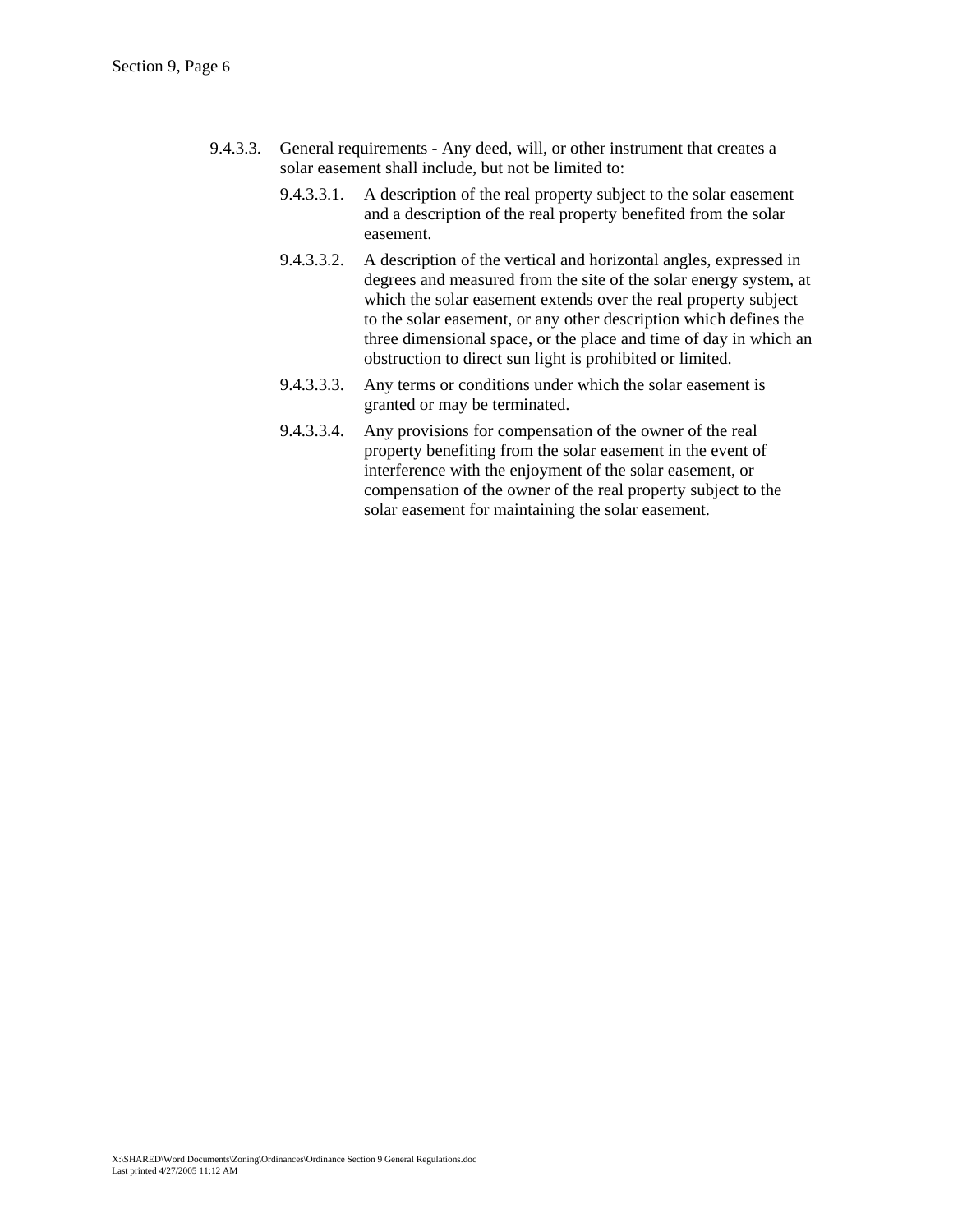## **9.5. Subdivision 5 — Land Use Permits**

- 9.5.1. No person shall erect, structurally alter (including extension of existing walls), change the placement of any building or structure or move any building or structure without first securing a land use permit (LUP). EXCEPTION: Additions and alterations to conforming farm buildings shall be exempt from the land use permit requirements except within the Flood Plain Management District.
- 9.5.2. Permit fees as may be established by resolution of the county board shall be collected by the zoning administrator for deposit with the county and credited to the general revenue fund.
- 9.5.3. Construction for which a land use permit is approved must begin within six (6) months of issuance of the permit and must be completed in accordance with the time schedule set forth in the permit.
- 9.5.4. Should property be petitioned into the city during building construction under a county permit, said permit shall become void and a new permit shall be obtained from the city.

#### **9.6. Subdivision 6 — Additional Setback Requirements**

- 9.6.1. The safety of the motoring public and of pedestrians is jeopardized when direct access is allowed from individual properties in built up areas onto a heavily traveled roadway. In addition, the health, convenience and welfare of persons on or occupying the premises, the adequate and economic provision of public services and preservation of property values are jeopardized if buildings and other structures are not situated at a sufficient distance from a heavily traveled roadway. Even though a roadway is not heavily traveled prior to development, preventing placement of buildings and other structures at an insufficient distance from the roadways to allow the construction of frontage roads, or other direct access limitations, to allow sufficient room for utility lines and to allow adequate distances for places of residence, business, and employment from heavily traveled roadways.
- 9.6.2. No building used as a place of residence, business, or employment, nor any other permanent building or structure, shall be placed closer than 110 feet to the outside edge of the right-of-way of any roadway listed in Section 9, Subdivision 6.3. of this ordinance. The board of adjustment may reduce or eliminate the additional setback requirements for any property upon finding, after application and hearing in the same manner as required for variance, that the purposes specified in Section 9, Subdivision 6.1. of this ordinance will not be served by enforcement of the additional setback requirements.
- 9.6.3. The following roadways shall be deemed roadways which are heavily traveled, or which in the future will become heavily traveled, and for which additional setback requirements are applicable:
	- 9.6.3.1. State Highway 7, east from Montevideo city limits to County Highway 7.
	- 9.6.3.2. State Highway 7 and 59 West and North from Montevideo city limits to Tunsberg Township.
	- 9.6.3.3. U.S. Highway 212 east from Montevideo city limits to County Highway 16.
	- 9.6.3.4. County Highway 15 east from Montevideo city limits to County Highway 16.
	- 9.6.3.5. County Highway 42 (old U.S. 212) east and south from Montevideo city limits to U.S. Highway 212.

9.6.3.6. State Highway 29 north from Montevideo city limits to Rosewood Township.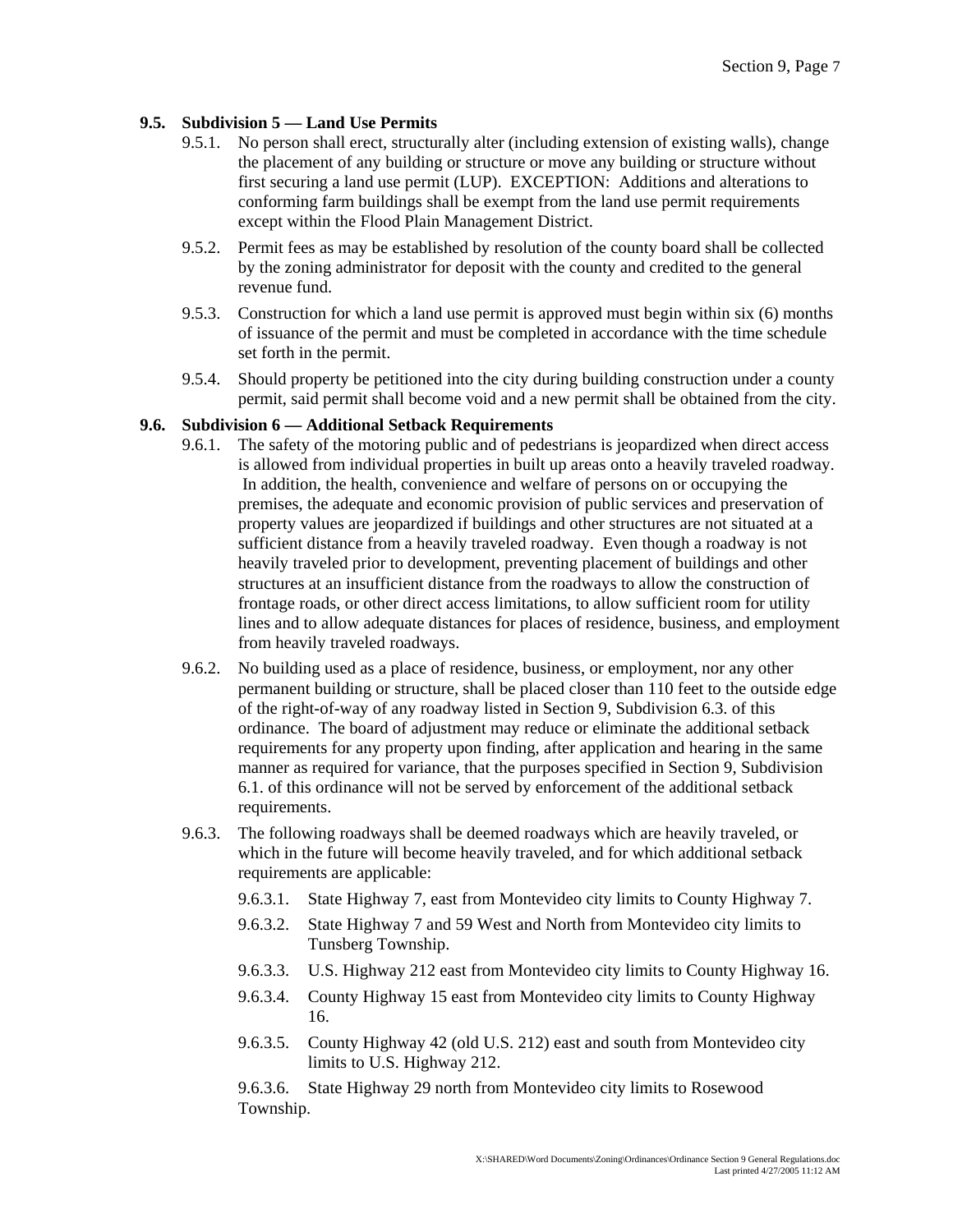- 9.6.3.7. County Highway 15 west from Montevideo city limits to its intersection with the township road which runs north there from between Sections 10 and 11, Township 117 North, Range 41 West.
- 9.6.3.8. County Highway 41 north from its intersection with State Highway 7 to the point where it turns west, and thence west on County Highway 41 to State Highway 29.
- 9.6.3.9. That township road, known as Town Road, that runs between Section 12, Township 117 North, Range 41 West and Section 7, Township 117 North, Range 40 West and north thereof, north from Montevideo city limits to the point where it crosses the Chippewa River.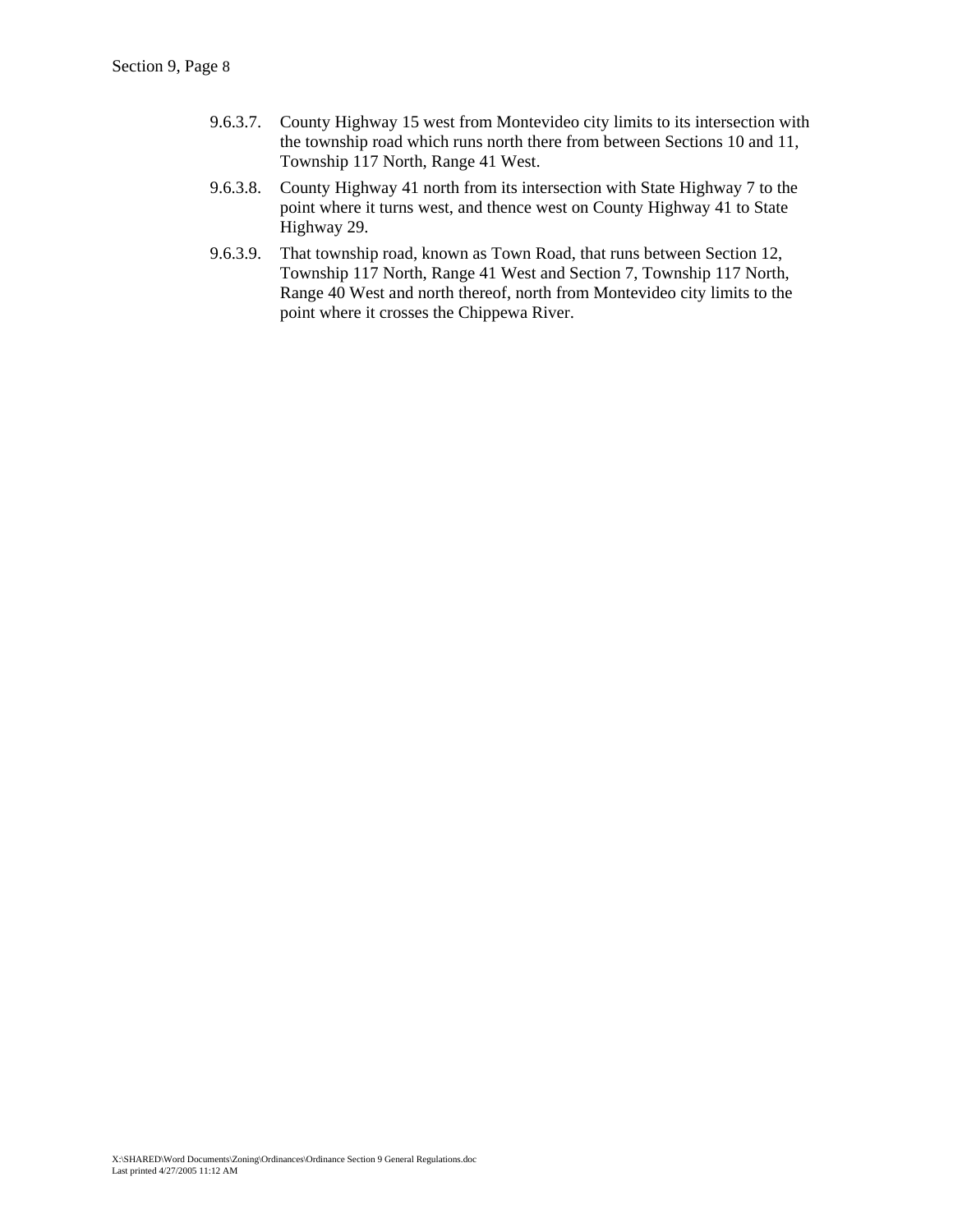#### **9.7. Subdivision 7 — Mining Standards**

In zoning districts where mining is a conditional use, the planning commission shall use the following standards to determine whether it should recommend to the county board that the county board grant a conditional use permit.

- 9.7.1. The time limit for mineral exploration drilling, excluding operations, shall be for a term of five (5) years from the date of issuance of the permit, provided that the applicant may renew the permit for an additional five (5) year term, but not longer than the term of the recorded leases upon the filing of a request to renew the permit within 90 days of expiration, provided the applicant abides by the regulations in the conditional use permit.
- 9.7.2. The permit applies only to the land leased under the conditions of the leases.
- 9.7.3. A requirement that the company be in compliance with the state laws as to mineral rights held by the state.
- 9.7.4. The permit is subject to the requirement that there shall be recorded in the county recorder's office at the time of the granting of the permit a lease covering mineral rights or recorded adverse claims on Torrens property and also the applicant record any other documents as necessary covering surface property rights prior to commencing exploration.
- 9.7.5. The permit shall be granted only to the applicant of said permit.
- 9.7.6. At least ten (10) days prior to commencement of exploratory boring, the explorer shall submit to the Minnesota Department of Natural Resources (MN DNR) a county road map (scale ½ inch to 1 mile) as prepared by the Minnesota Department of Transportation (MN DOT) indicating the location(s) of the proposed exploratory boring(s) to the nearest estimated 40 acre parcel. A copy of this map shall be submitted to the zoning administrator and the Minnesota Department of Health (MDH). The explorer shall notify the zoning administrator of any change in hole location. The explorer shall allow state and county officials to review the operation at any time.
- 9.7.7. All test holes shall be abandoned in accordance with MHD 218 and shall not be used as a water well unless approved by the Minnesota Department of Health (MDH).
- 9.7.8. A casing shall be used in the test hole through the unconsolidated glacial material.
- 9.7.9. In the case of an unexpected emergency, including but not limited to any act or condition that would affect the health, welfare, and property of area residents, the applicant shall notify the zoning administrator along with the proper state agencies, within 24 hours.
- 9.7.10. Precautions shall be taken to prevent fires.
- 9.7.11. An abandonment report shall be filed with the zoning administrator every six (6) months with a map showing drill hole locations.
- 9.7.12. Test holes to be used as water wells shall be tested for radiation by the Minnesota Department of Health (MDH).
- 9.7.13. The site of the exploratory boring shall be returned as near as possible to its original condition.
- 9.7.14. Mineral exploration shall occur by drilling only.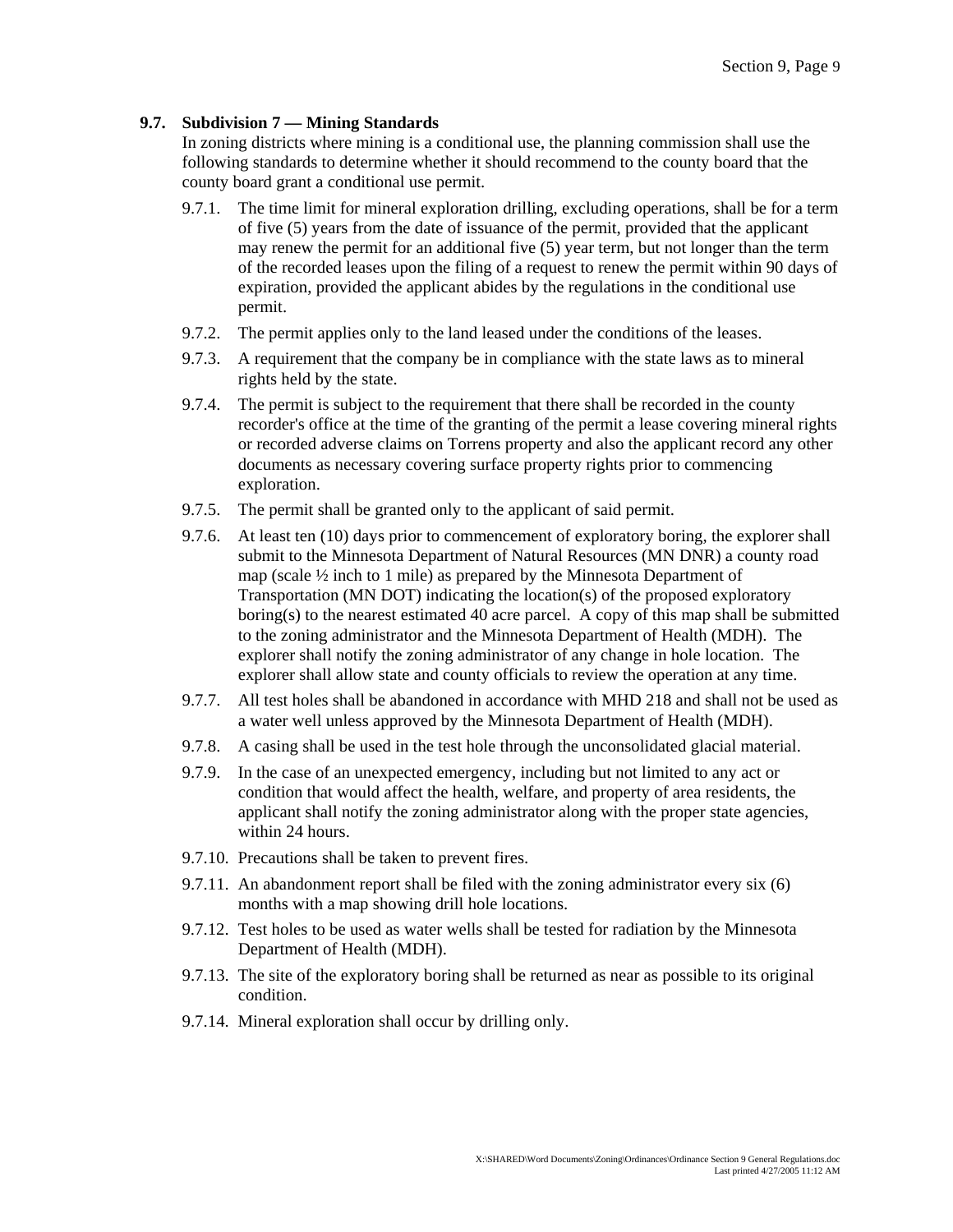### **9.8. Subdivision 8 — Platting Regulations**

The platting regulations which were already in effect at the time the ordinance was adopted, shall remain in effect, except for references to lot size. Lot sizes must conform to this ordinance. Only land which lies in the Urban Development District (See Section 4 of this ordinance) may be subdivided.

## **9.9. Subdivision 9 — Environmental Review Program**

- 9.9.1. Chippewa County shall participate in the Environmental Review Program which is involved with the preparation and review of Environmental Assessment Worksheets (EAW), Environmental Impact Statements (EIS), and other environmental documents required under Minnesota Statute 116D.04, Subd. 2 (1974) and Minnesota Statutes 1163.01 (1974) as amended to implement the Environmental Review Program in accordance with 6 MCAR 3.021 to 3.052, one copy of which is on file in the office of the zoning administrator.
- 9.9.2. When a private person proposes to undertake an action, and the final determination has been made that an Environmental Impact Statement will be prepared by Chippewa County on that action, the proposer shall be assessed for the reasonable costs of preparing and distributing that Environmental Impact Statement in accord with MCAR 2.047 to 3.051.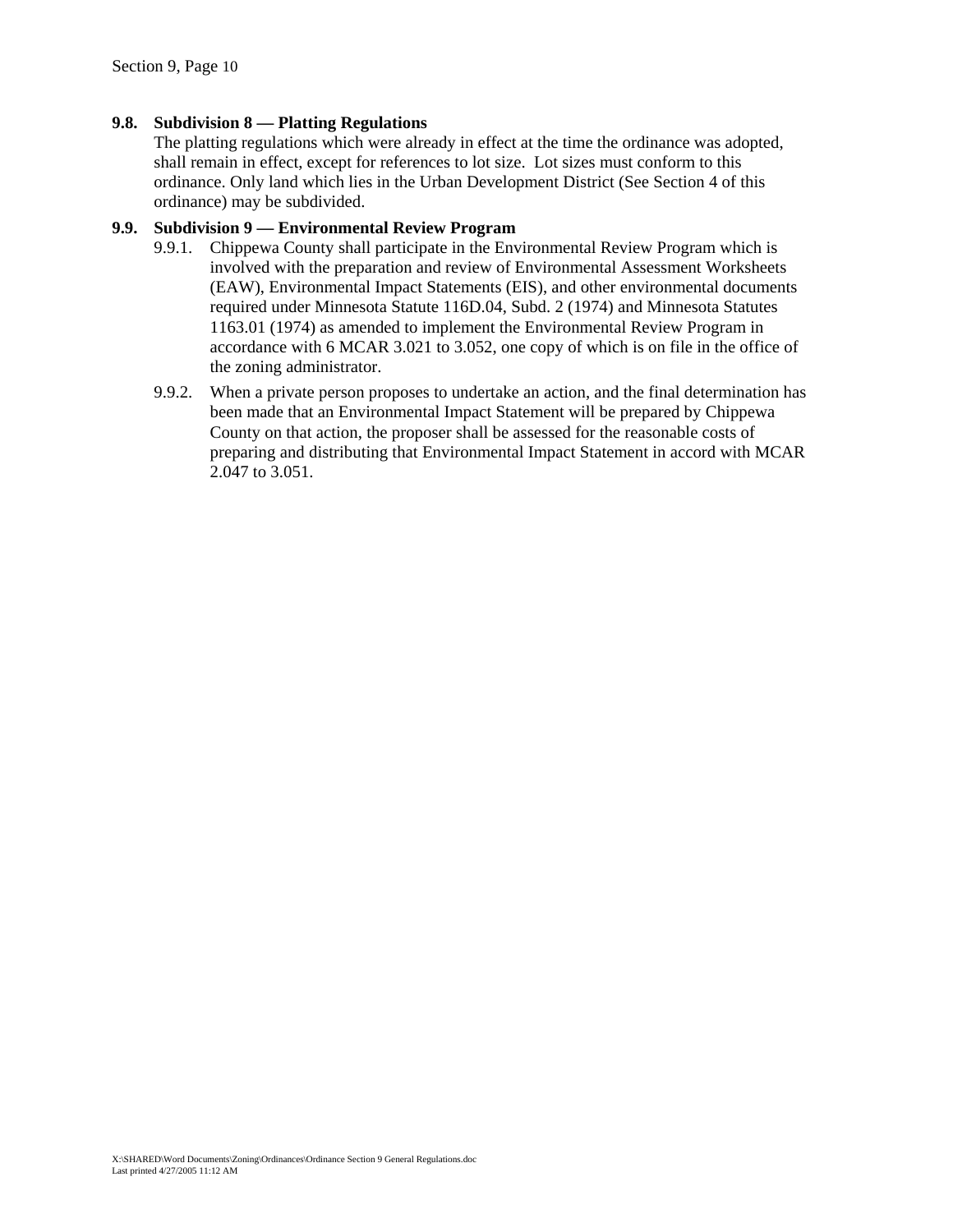#### **9.10. Subdivision 10 — Sign Regulations Adopted March 19, 1996 Amended February 17, 1998**

 All signs hereafter erected or maintained shall conform with the provisions of this ordinance and any other ordinances or regulations of Chippewa County except: (1) official traffic and street signs; and (2) signs in location subject to Minnesota Statute 173.15 as heretofore amended, but not including signs subject to these laws in cases where this ordinance is more restrictive.

 The following regulations shall apply to all permitted signs in all zoning districts and new zoning districts hereafter created unless otherwise expressly provided in such districts. Subject to all other conditions of this ordinance and laws governed by the State of Minnesota, signs shall meet the following guidelines:

- 9.10.1. Signs shall not be permitted within the public right-of-way or easements.
- 9.10.2. Flashing or rotating signs resembling emergency vehicles shall not be permitted in any district.
- 9.10.3. All signs shall be governed by the square footage limitations specified in the appropriate zoning districts. These shall be repainted when required, to be kept in good condition, and shall be repainted, removed, or painted out when, in the opinion of the planning commission, they are not so maintained.
- 9.10.4. No sign shall be permitted to obstruct any window, door, fire escape, stairway, or opening intended to provide light, air ingress or egress for any building or structure.
- 9.10.5. No sign shall be placed that resembles an official marker erected by a governmental agency or shall display such words as "stop" or "danger."
- 9.10.6. The owner, lessee, or manager of any ground sign and the owner of the land on which the same is located shall keep grass or weeds and other growth cut and debris and rubbish cleaned up and removed from the lot on which a sign is located.
- 9.10.7. The zoning administrator shall order the removal of any sign erected or maintained in violation of this ordinance. Ten (10) days' notice in writing shall be given to the owner of such sign, or of the building, structure, or premises on which such sign is located, to remove the sign or to bring it into compliance with the ordinance. The property owner of the violation will be allowed the opportunity to appeal before the planning commission. Upon failure to remove the sign or to comply with this notice, the zoning administrator shall remove the sign. The zoning administrator shall remove the sign immediately and without notice if it reasonably appears that the condition of the sign is such as to present an immediate threat to the safety of the public. Any costs of removal incurred by the zoning administrator shall be assessed to the owner of the property on which such sign is located and may be collected in the manner of ordinary debt or in the manner of taxes, and all costs shall be assessed against the property.
- 9.10.8. When a sign is illuminated, the source of light shall not shine upon any part of a residence.
- 9.10.9. Minnesota Statutes, Chapter 173, "Minnesota Outdoor Advertising Control Act," do not replace, but are in addition to these regulations.
- 9.10.10. Abandoned signs: A sign shall be removed by the owner or lessee of the premises upon which the sign is located when the business which it advertises is no longer conducted on the premises. If the owner or lessee fails to remove the sign, the zoning administrator shall remove it in accordance with Subdivision 9.10.7. hereof. These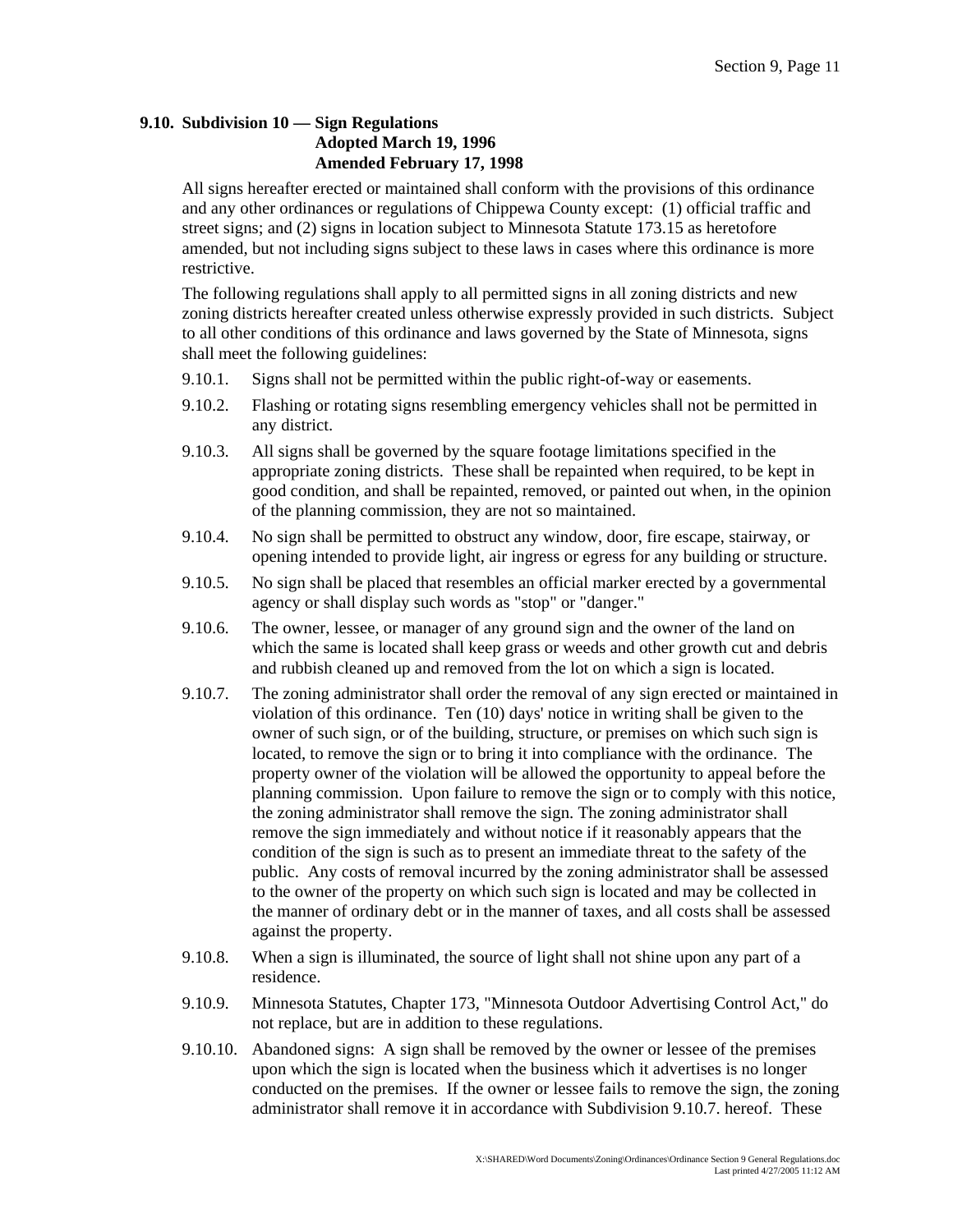removal provisions shall not apply when a succeeding owner or lessee conducts the same type of business and agrees to maintain the signs as provided in this ordinance or changes copy on the signs to advertise the type of business being conducted on the premises and provided the signs comply with the other provisions of this ordinance.

- 9.10.11. Only the following signs shall be permitted within the Agricultural Preservation, Flood Plain, Shoreland, Minnesota River, Natural Areas Preservation, and Urban Development Districts.
	- 9.10.11.1. Permitted signs: The following signs are allowed without a permit but shall comply with all other applicable provisions of this zoning ordinance. The maximum size of the sign shall be thirty-two (32) square feet of surface area per face, unless otherwise specified, such as for the construction sign.
		- 9.10.11.1.1. Government signs. Signs of a public, non-commercial nature to include safety signs, danger signs, trespassing signs, traffic signs, signs indicating scenic or historical points of interest, memorial plaques and the like, when signs are erected by or on order of a public officer or employee in the performance of official duty.
		- 9.10.11.1.2. Directory signs. A wall sign which identifies the business, owners, manager, or resident occupant and sets forth the occupation or other address information but contains no advertising. There may be one (1) directory sign per zoning lot. Home occupations may display a directory sign.
		- 9.10.11.1.3. Directional and parking signs (on-site). On-site directional and parking signs intended to facilitate the movement of vehicles and pedestrians upon the site where the sign is located.
		- 9.10.11.1.4. Integral signs. Names on buildings, date of construction, commemorative tablets and the like, which are of the building or structure.
		- 9.10.11.1.5. Real estate sign. For the purpose of selling, renting, or leasing a single parcel, a sign may be placed within the front yard.
		- 9.10.11.1.6. Construction sign. For the purpose of selling or promoting a residential project, commercial area, or an industrial area, one sign not to exceed fifty (50) square feet of surface area per face, may be erected upon the project site.
		- 9.10.11.1.7. Election sign. Election signs are permitted in all districts, provided such signs are removed within ten (10) days following the general election.
		- 9.10.11.1.8. Temporary signs advertising a new subdivision development; each subdivision or development shall be allowed the following signs:
			- 9.10.11.1.8.1. One (1) sign located in the development.
			- 9.10.11.1.8.2. Directional signs, provided that each subdivision shall be limited to one such sign per major thoroughfare approach to the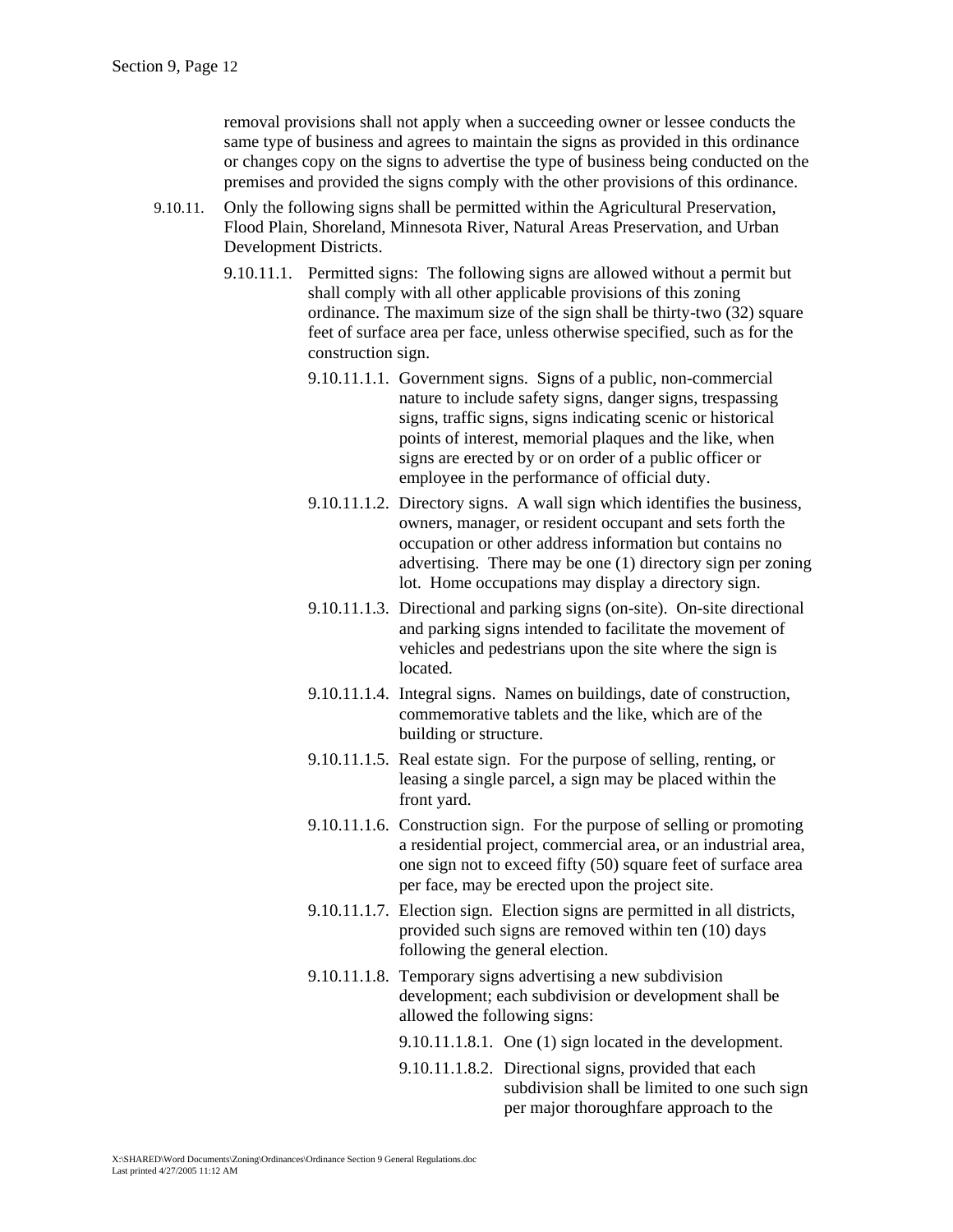subdivision or development. No such sign shall be allowed on minor residential streets.

- 9.10.11.1.9. One (1) identification sign for the following uses: church, school, hospital, parks, and recreation areas, or similar uses. Such signs shall be solely for the purpose of displaying the name of the use and its activities and services. It may be illuminated, but not flashing.
- 9.10.11.1.10. Business signs for allowed uses, subject to the following provisions:
	- 9.10.11.1.10.1. No more than one (1) on-premise freestanding, pylon, or flat wall sign.
	- 9.10.11.1.10.2. Identification signs on buildings shall not be considered advertising signs provided that the identification consists of letters which do not exceed the dimensions of 18 inches by 24 inches. Letters exceeding this size may be allowed by conditional use permit. One identification sign per business is permitted per building.
	- 9.10.11.1.10.3. No sign shall project above the permitted building height for the district in which it is located.
	- 9.10.11.1.10.4. If more than one (1) business operates from one (1) building site, the businesses shall be entitled to a sign space, provided that all such signs shall be erected on a single pylon.
	- 9.10.11.1.10.5. Signs in excess of thirty-two (32) square feet may be allowed by conditional use permit.
	- 9.10.11.1.10.6. Portable signs may be permitted by conditional use permit. No conditional use permit is required for a portable sign used less than fifteen (15) calendar days per year upon the legally described property.
	- 9.10.11.1.10.7. A sign advertising an on-premise business may be erected thirty (30) feet from the road right-of-way.
- 9.10.12. Signs in B-1 Business District, B-2 Highway Business District, I-1 Light Industry District, and I-2 Heavy Industry District
	- 9.10.12.1. The following billboards, advertising signs, or business signs shall be permitted:
		- 9.10.12.1.1. Advertising signs and billboards shall be subject to the following provisions:
			- 9.10.12.1.1.1. Billboards may be no closer than seven hundred (700) feet in a radius to another billboard. Measurement shall be taken from outermost edges of the billboards.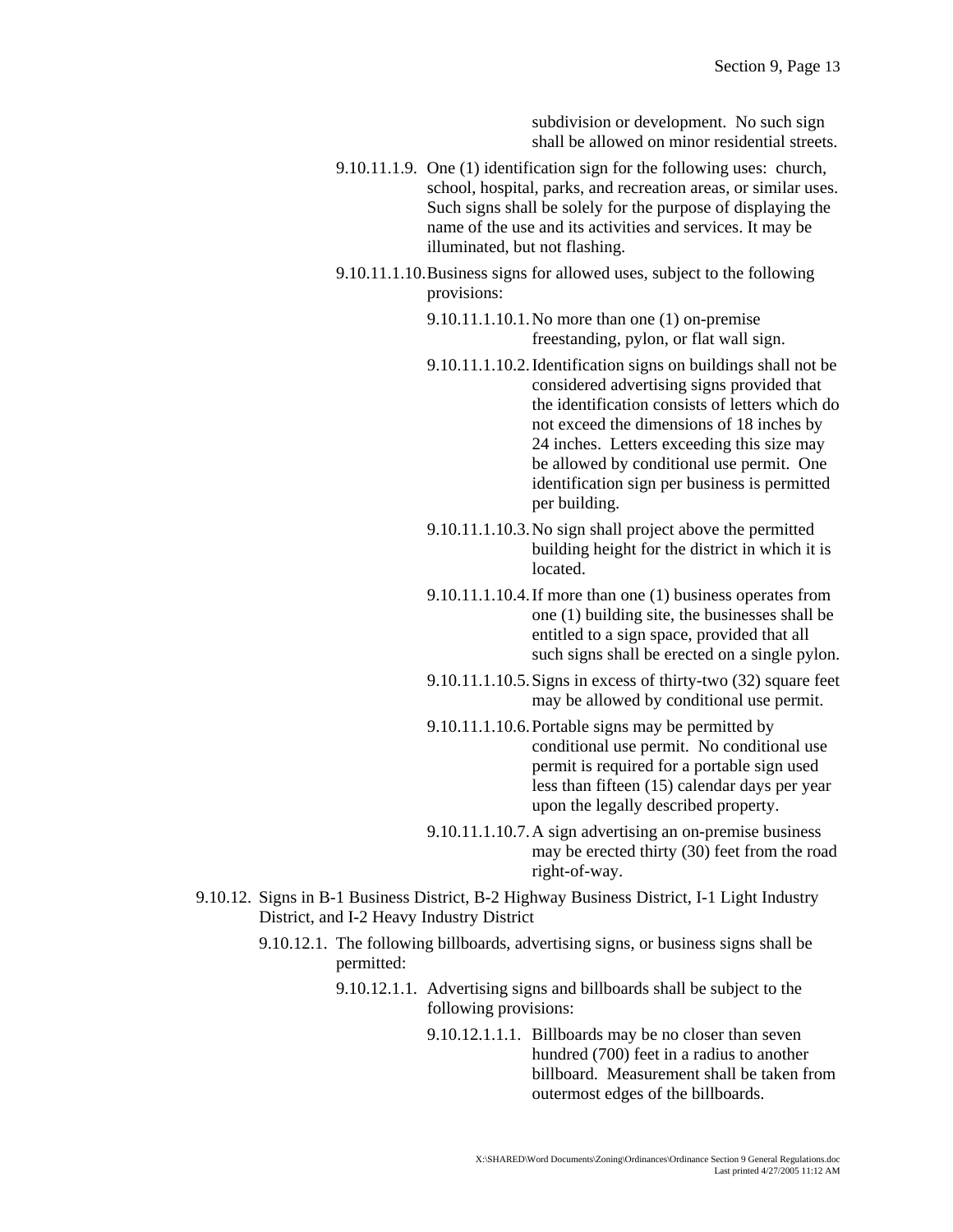- 9.10.12.1.1.2. Such advertising structure may not contain more than two (2) signs per facing, back to back, on each billboard site. Back to back shall mean that the two (2) outer faces shall form an angle not greater than thirty (30) degrees.
- 9.10.12.1.1.3. Advertising structures shall be limited to no more than fifty (50) feet in total length.
- 9.10.12.1.1.4. Advertising structures shall not exceed thirty (30) feet in height, with a minimum of twelve (12) feet off the ground.
- 9.10.12.1.1.5. No billboard shall be permitted within two hundred (200) feet of any adjoining residential property. Measurement shall be taken from the billboard's outermost edge closest to that property.
- 9.10.12.1.1.6. No advertising sign shall be permitted within thirty (30) feet of the right-of-way of any road or highway, with the exception of in the B-1 Business District, where the setback shall be ten (10) feet from the road right-of-way. Measurement shall be taken from the advertising sign's outermost edge closest to the right-of-way.
- 9.10.12.1.1.7. Maximum size of advertising signs and billboards is three hundred (300) square feet of surface area per face, including border.
- 9.10.12.1.1.8. Billboards and other off-premise advertising signs shall be a metal structure free of any supports or guy wires. The metal shall be either painted or treated in such a manner as to prevent deterioration.
- 9.10.12.2. Business signs subject to the following provisions:
	- 9.10.12.2.1. No more than one (1) free standing or pylon sign of not more than thirty-two (32) square feet of surface area per face.
	- 9.10.12.2.2. Without exceeding 300 square feet of surface area per face, the total surface area of all business signs on a lot shall not exceed the sum of three (3) square feet per lineal foot of lot frontage or twenty percent (20%) of the front building face area, whichever is greater.
	- 9.10.12.2.3. No business sign shall project above the permitted building height of the district in which it is located.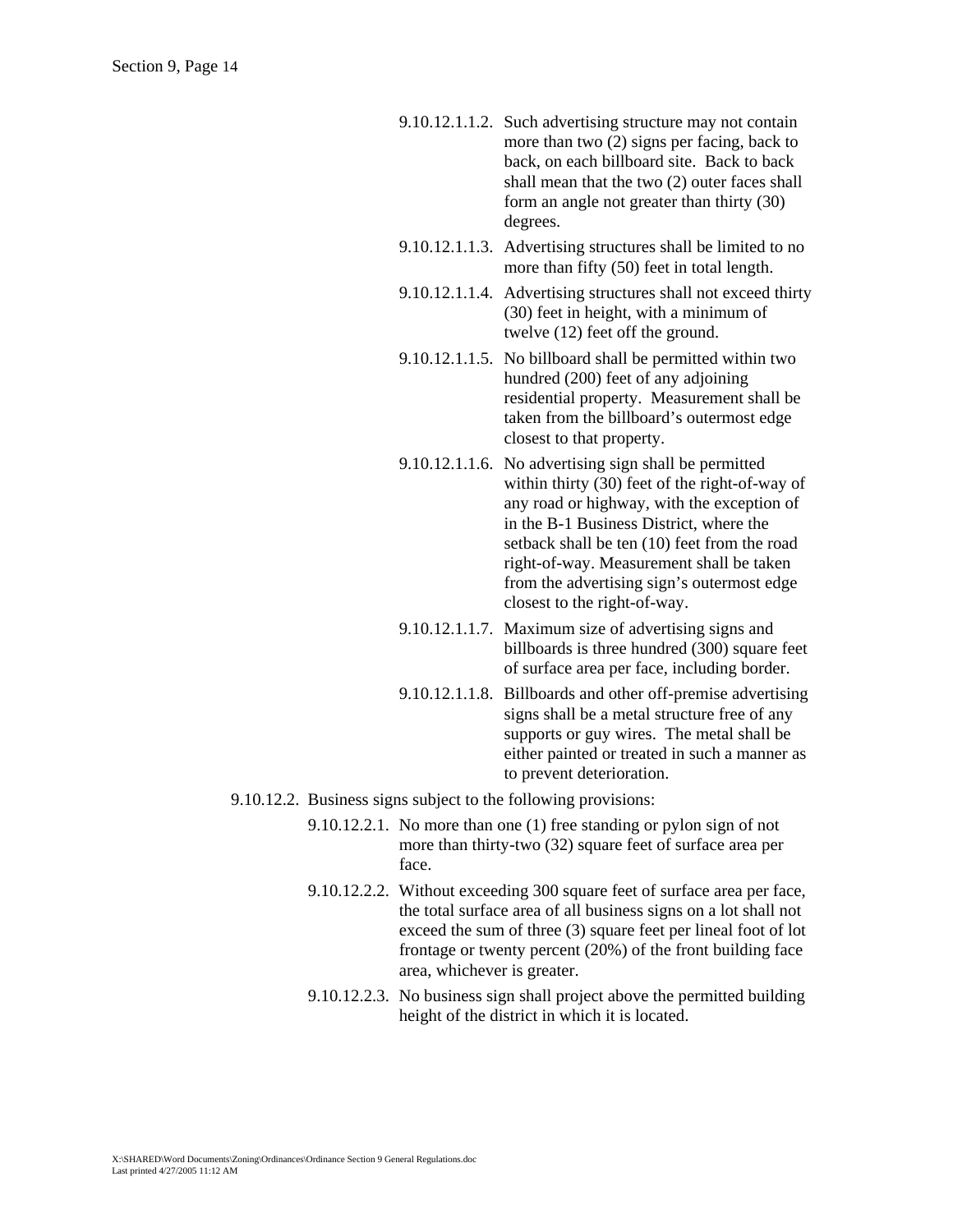- 9.10.13. Permits and Fees
	- 9.10.13.1. Permit Requirements: No sign shall be erected, altered, or relocated without a permit issued by the zoning administrator. Exceptions are listed in 9.10.13.6.
	- 9.10.13.2. Any sign involving electrical components shall be wired by a licensed electrician, and the electrical components used shall bear an Underwriters Laboratories, Inc., seal of inspection.
	- 9.10.13.3. Application: The permit application shall be signed by the applicant, and when the applicant is any person other than the owner of the property, the permit application shall also be signed by the owner of the property and shall contain the location of the sign structure, the name and address of the sign owner and of the sign erector, drawings showing the design, dimensions, and locations of the sign and such other pertinent information as the zoning administrator may require to insure compliance with the laws of Chippewa County.
	- 9.10.13.4. Fees: Fees for sign permits shall be as determined from time to time by the Chippewa County Board of Commissioners by recommendation of the planning commission. Such fees shall cover the cost of enforcing this ordinance, which shall be considered when setting fees.
	- 9.10.13.5. Nullification: A sign permit shall become null and void if the work for which the permit was issued has not been completed within a period of twelve (12) months after the date of the permit. A permit may be renewed, and no additional fee shall be collected for the renewal.
	- 9.10.13.6 Permit Exceptions: The following operations shall not be considered as creating a sign and shall not require a sign permit.
		- 9.10.13.6.1. Replacing copy: The changing of the advertising copy or message on an approved painted or printed sign or on a theater marquee and similar approved signs which are specifically designed for the use of replaceable copy.
		- 9.10.13.6.2. Maintenance: Painting, re-painting, cleaning, and other normal maintenance and repair of a sign or a sign structure unless a structural change is made.
		- 9.10.13.6.3. Permitted signs listed under 9.10.11.1.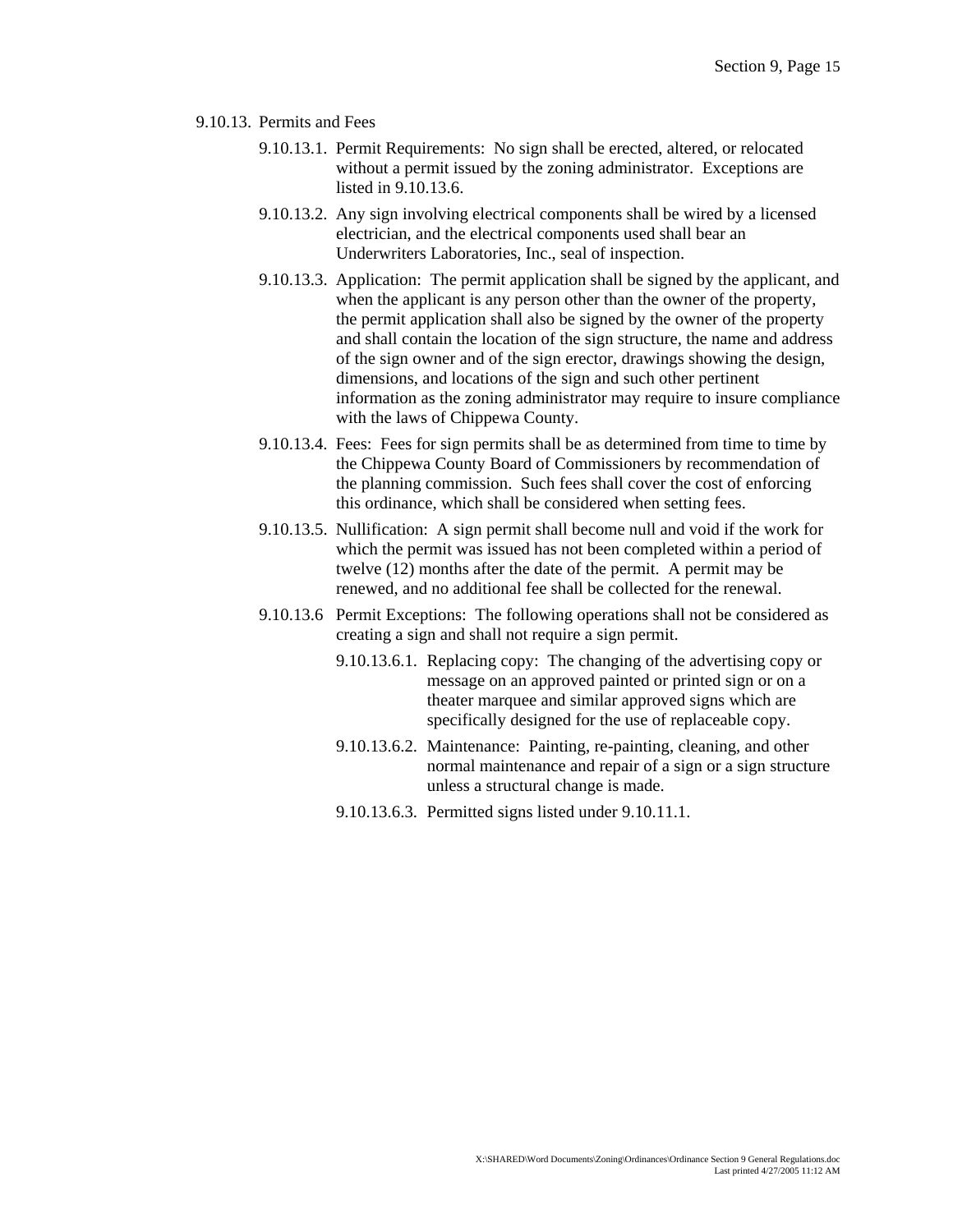Section 9, Page 16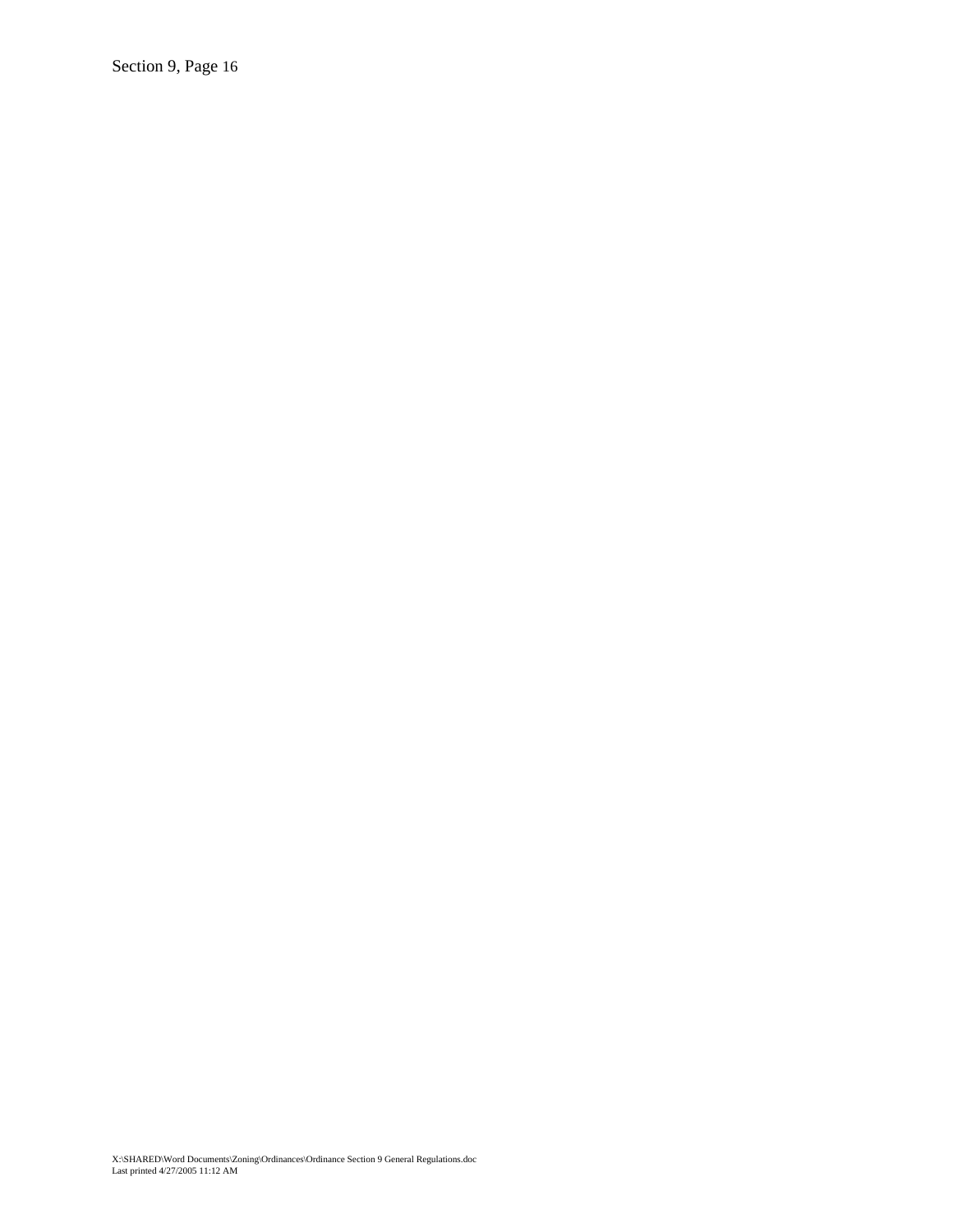#### **9.11. Subdivision 11 — Junkyard/Automobile Graveyard Adopted December 20, 1995**

- 9.11.1. Purpose and Intent: In that junkyard/automobile graveyard and dismantling facilities process materials and debris contaminated by petroleum and chemical products, generate waste tires, batteries, and other materials requiring special disposal methods, and store accumulations of materials and debris with the potential of contaminating soil, ground water, and surface waters, it is in the best interests of the public's health, safety, and welfare to regulate their operations for the protection of the environment, to preserve the public's health, and guard against the danger of fire.
- 9.11.2. Definitions:
	- 9.11.2.1. Automobile Graveyard The term "automobile graveyard" shall mean any establishment or place of business which is maintained, used, or operated for storing, keeping, buying, or selling wrecked, scrapped, ruined, or dismantled motor vehicles or motor vehicle parts.
	- 9.11.2.2. Dismantling Facility The term "dismantling facility" shall mean the storing or keeping of two or more unlicensed vehicles, of the type requiring licensing by the State of Minnesota or vehicle hulks, except this term shall not apply to vehicles in a roadworthy condition and eligible for licensing, that have been licensed for a period of at least thirty days within the preceding 12-month period, nor shall the term apply to vehicles maintained within a building for their antique or collectible value.
	- 9.11.2.3. Hazardous Material The term "hazardous material" shall mean any material in solid, semi-solid, liquid, or contained gaseous form which, because of its quantity, concentration, chemical, physical, or infectious characteristics may:
		- 9.11.2.3.1. cause or significantly contribute to an increase in mortality or an increase in serious, irreversible, or incapacitating reversible illness; or
		- 9.11.2.3.2. pose a substantial present or potential hazard to human health or the environment when improperly treated, stored, transported, disposed of, or otherwise managed.
	- 9.11.2.4. Hazardous Waste The term "hazardous waste" shall have the meaning prescribed by Minnesota Statutes, Section 116.06, Subd. 131.
	- 9.11.2.5. Junkyard The term "junkyard" shall mean an establishment, place of business, or place of storage or deposit, which is maintained, operated, or used for storing, keeping, buying, or selling junk, or for the maintenance or operation of an automobile graveyard, and shall include garbage dumps and sanitary fills not regulated by the Minnesota Pollution Control Agency, any of which are wholly or partly within one-half mile of any right-of-way of any state trunk highway, including the interstate highways, whether maintained in connection with another business or not, where the waste, body, or discarded material stored is equal in bulk to five or more motor vehicles and which are to be resold for used parts or old iron, metal, glass, or other discarded material.
	- 9.11.2.6. Person The term "person" includes any person, firm or corporation, or group, however organized, and the singular includes the plural.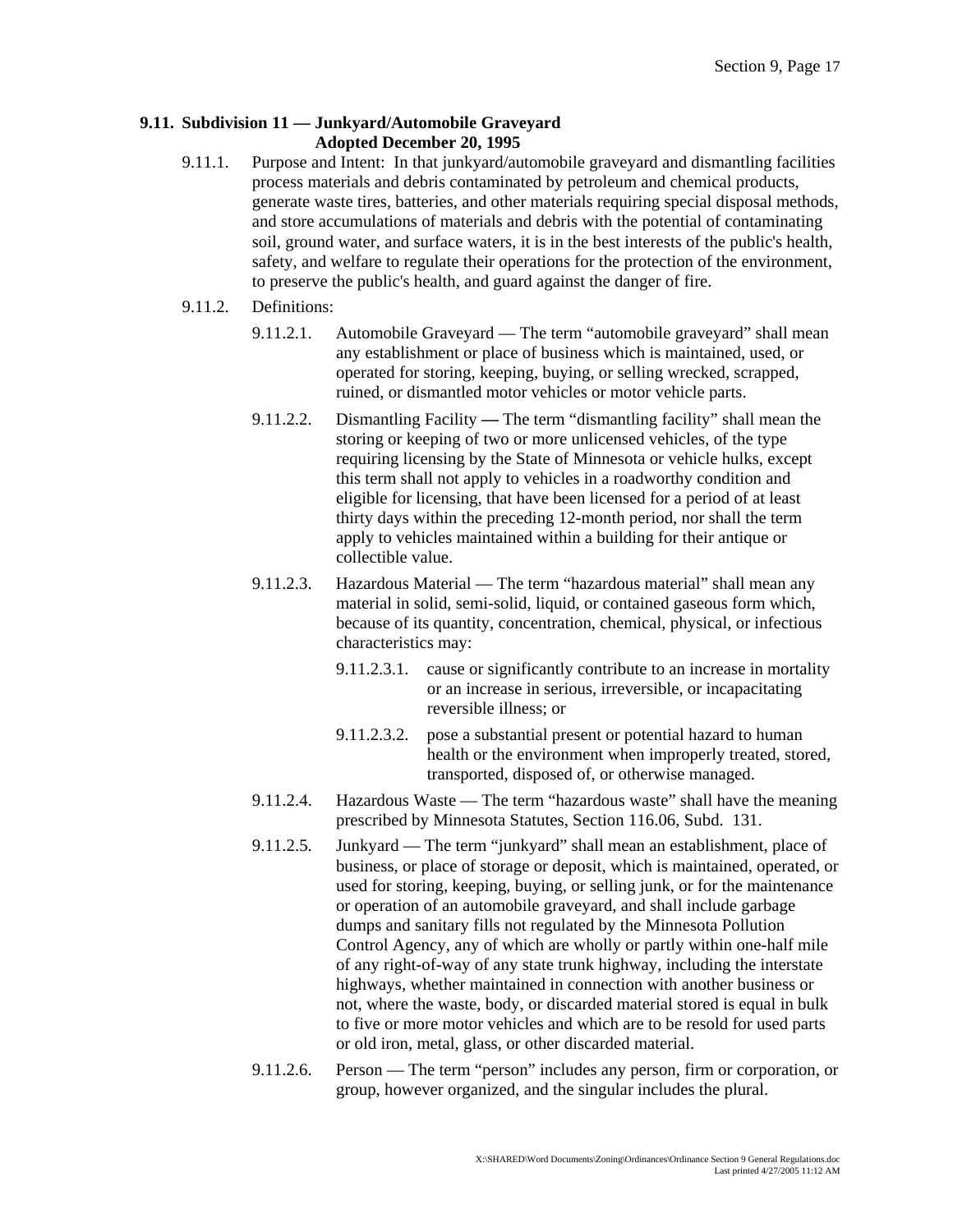- 9.11.2.7. Public Nuisance A nuisance is a thing, act, or use of property which: shall annoy, injure, or endanger the safety, health, comfort, or repose of the public; shall offend public decency; shall unlawfully interfere with, obstruct, or tend to obstruct or render dangerous for passage, river, bay, stream, canal, or basin, or a public park, square, street, alley, or highway; or shall in any way render the public insecure in life or in use of property.
- 9.11.2.8. Salvage/Junk Materials The term "salvage/junk materials" is defined as junked, dismantled, or wrecked motor vehicles, farm machinery, construction machinery, appliances/white goods, or parts thereof, scrap iron, steel, conduit, copper, brass, other old or scrap ferrous or nonferrous material, rope, rags, rubber debris, batteries, papers, synthetic or organic trash, or other scrap material. In addition, materials that are defined by the Minnesota Pollution Control Agency (MPCA) as municipal solid waste and/or demolition debris will be included.
- 9.11.2.9. Waste Tires The term "waste tires" shall mean any tire which is not mountable on a wheel rim, has insufficient tread depth remaining to be legally used on a public roadway under Minnesota Statutes Section 169.723, or has at least one cut, tear, or deficiency which would make it unsafe for use on a public road.
- 9.11.3. License Required:It shall be unlawful for any person to operate and/or maintain a junkyard/automobile graveyard or dismantling facility within Chippewa County without a valid junkyard/automobile graveyard or dismantling facility license.
- 9.11.4. Application for License/Conditional Use Permit and Issuance: Application for junkyard/automobile graveyard and dismantling facility licenses shall be made to the zoning administrator on a form supplied by the county. The application fee, as herein specified, shall accompany the application, and the zoning administrator shall issue a receipt therefore. The zoning administrator shall present the application for a conditional use permit to the planning commission for consideration. The process used to obtain a conditional use permit is defined in the Chippewa County Land and Related Resources Management Ordinance in Section 2, Subdivision 5. If approved and granted by the planning commission, a conditional use permit and a license shall be issued by the zoning administrator and the board of county commissioners.
- 9.11.5. General Conditions:Each application for a junkyard/automobile graveyard license or dismantling facility license shall include the following information:
	- 9.11.5.1. The name and street address of the applicant;
	- 9.11.5.2. The street address, legal description, and parcel number of the premises upon which the junkyard/automobile graveyard or dismantling facility is to be operated;
	- 9.11.5.3. The name, street address, and written consent of the owner of the premises to use the premises for the purposes detailed on the application;
	- 9.11.5.4. The zoning classification of the premises;
	- 9.11.5.5. The date of issuance and status of the conditional use permit, if applicable, for use of the premises for the purposes detailed on the application;
	- 9.11.5.6. A copy of a current industrial storm water permit for the site;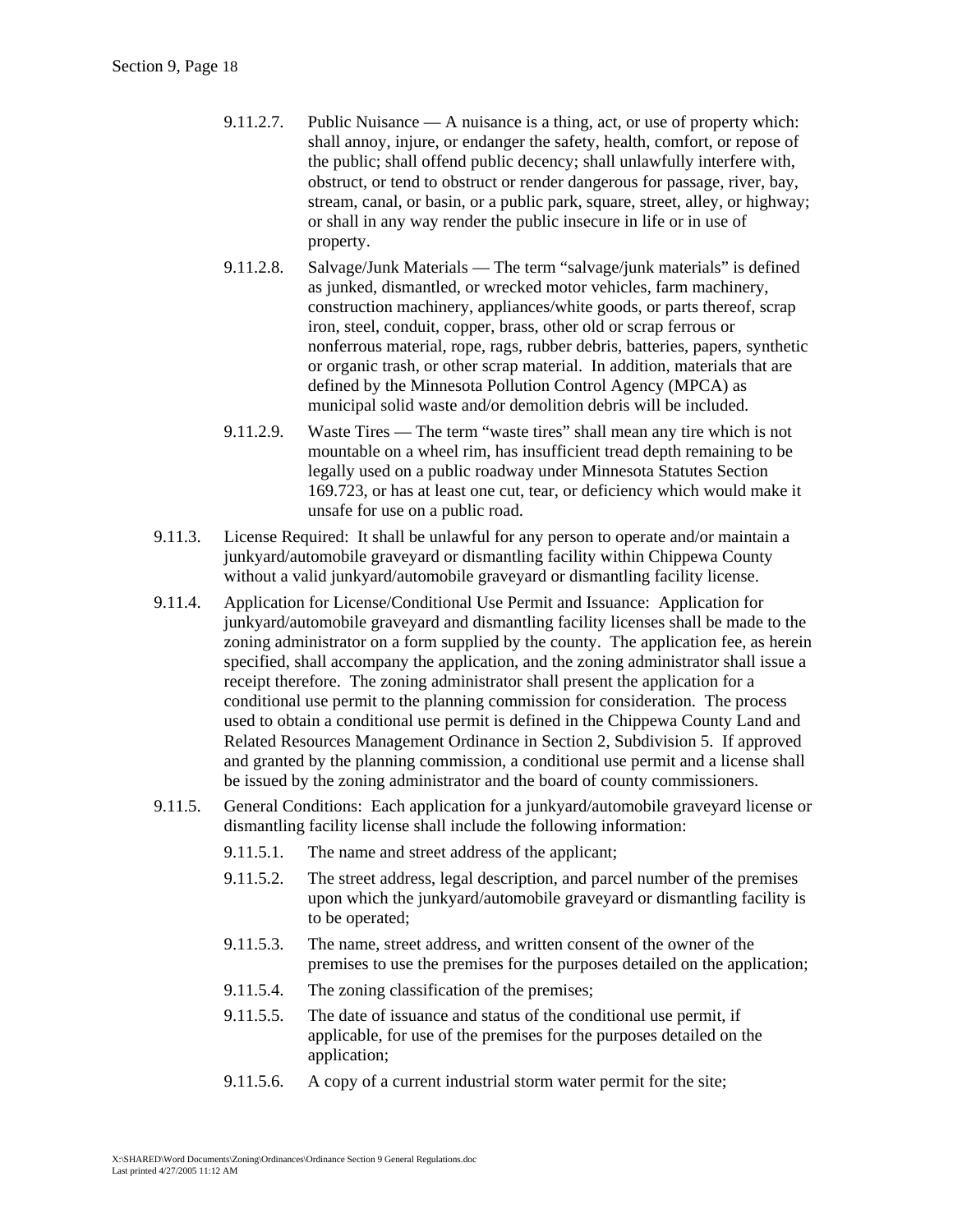- 9.11.5.7. A copy of a current hazardous waste generator's license for the site, if necessary;
- 9.11.5.8. A site management plan as herein defined;
- 9.11.5.9. Worker's compensation insurance information: name and address of insurance company; policy number; dates of coverage; signed (dated signature) statement whereby licensee certifies that the information given is true and that the policy will be kept in effect during the license period.
- 9.11.6. Site Management Plan:Each person holding a junkyard/automobile graveyard or dismantling facility license issued by Chippewa County shall maintain a current site management plan on file with the zoning administrator. At a minimum, the site management plan shall include the following:
	- 9.11.6.1. A site sketch showing the general location and dimensions of all fire lanes, buildings, storage areas of hazardous, explosive, or flammable materials, waste piles of 10 or more tires, location of all fire extinguishers, and site entrance and exit points.
	- 9.11.6.2. A fluid management plan describing the processing of hazardous or flammable fluids, to include fluid drainage, storage, disposal, and spill containment and cleanup.
	- 9.11.6.3. A plan for the storage, processing, and disposal of batteries, tires, contaminated parts and components, and other contaminants, including a statement as to expected volume.
	- 9.11.6.4. The location and depth of all wells registered with Countryside Public Health Department, located within 1,000 feet of the property lines of the junkyard/automobile graveyard or dismantling facility.
- 9.11.7. General Requirements: On or after January 1, 1996, unless sooner required by law, it shall be unlawful for any junkyard/automobile graveyard or dismantling facility located in Chippewa County to operate except in conformance with the following provisions:
	- 9.11.7.1. Battery Storage: All batteries must be stored on a non-reactive, curbed, and an impermeable surface without a floor drain and protected from accumulations of rain, snow, and drain water, or stored within a covered, non-reactive, impermeable container.
	- 9.11.7.2. Antifreeze Disposal:Antifreeze shall be collected and recycled, or disposed of through other Minnesota Pollution Control Agency (MPCA) approved methods. Antifreeze shall not be discharged to land, water, any septic system, or public sewer system.
	- 9.11.7.3. Refrigerants: Refrigerants shall be recovered and recycled or reclaimed by methods approved by Minnesota Pollution Control Agency (MPCA).
	- 9.11.7.4. Recycling Petroleum Products: Used oil, including engine oil, transmission fluid, hydraulic oil, and similar petroleum products, shall be recycled or disposed of through Minnesota Pollution Control Agency (MPCA) approved methods.
	- 9.11.7.5. Draining Fluids:
		- 9.11.7.5.1. All junkyard/automobile graveyard and dismantling facilities shall have facilities to drain fluids on a curbed, impermeable surface; within a structure with an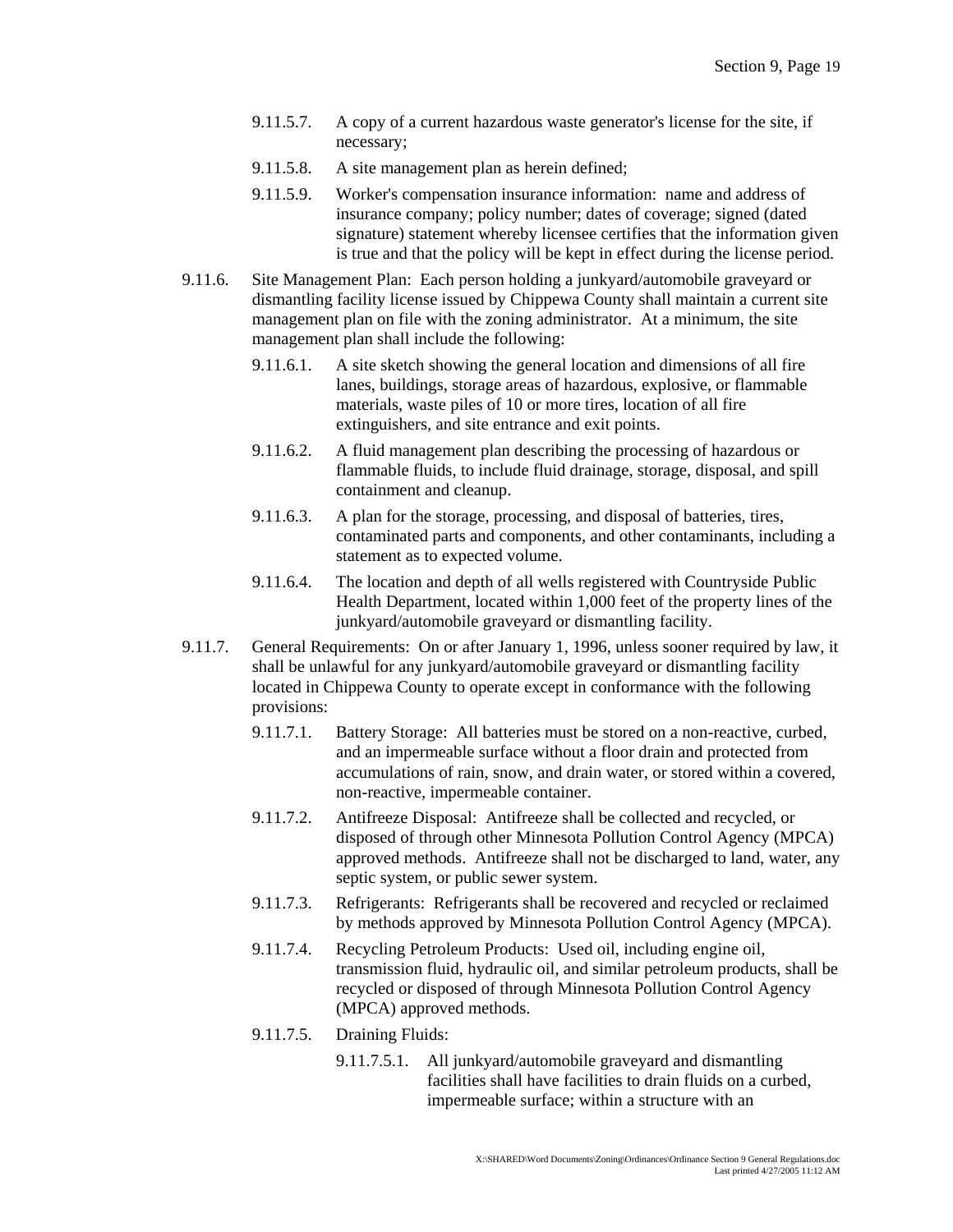impermeable floor; on an unbermed, impermeable surface with adequate spill control equipment, and absorbent material immediately available to contain any spill which may occur.

- 9.11.7.5.2. Where disassembly of any salvage-related material, or parts thereof, is necessary at a location without an impermeable floor or surface, all drain plugs, hose connections, and other orifices which allow for the leakage of fluids, shall be tightly capped prior to parts movement to avoid spillage of residue liquids.
- 9.11.7.6. Oil Filter Disposal:Used oil filters shall be recycled, disposed of as hazardous waste, or after being drained and tested by a professional testing laboratory, disposed of as solid waste. Oil filters may remain attached to engines or motors when sold to a second party or transported as scrap, so long as the receiving person will accept the filter.
- 9.11.7.7. Tire Storage:
	- 9.11.7.7.1. Tires shall be stored in cells no larger than 10,000 square feet by 10 feet high with a posted fire lane 50 feet wide surrounding each cell and leading to a public street. The applicant shall insure emergency vehicle access on said fire lanes at all times of the year.
	- 9.11.7.7.2. Tire piles shall be located 50 feet away from any vegetation more than 12 inches in height.
	- 9.11.7.7.3. No more than 500 waste tires shall be stored at any junkyard/automobile graveyard or dismantling facility without a current permit from the Minnesota Pollution Control Agency (MPCA). Tires maintained for resale as vehicle components shall be stored separately from waste tires.
- 9.11.7.8. Hazardous Material Storage:Flammable and hazardous materials shall be stored in covered and appropriately marked containers suitable to the contents in storage. Adequate aisle space shall be provided for access by emergency personnel and for spill containment and cleanup equipment.
- 9.11.7.9. Fencing:Fencing shall be installed in accordance with county specifications on the perimeter of all junkyard/automobile graveyard or dismantling facilities at least six feet high to deny public access except through controlled access gates. In the case where the facility has a minimum of 100 feet of vacant land between all junkyard/automobile graveyard or dismantling facilities, and any adjacent property or public road, and the absence of a fence will not pose an unreasonable threat to the public safety, the planning commission may allow the posting of "No Trespassing" signs at intervals no greater than 50 feet around the perimeter of the facility in lieu of the required fence.
- 9.11.7.10. Screening:Visual screening shall be provided through fencing or landscaping to block from view all dismantling, auto, or salvage/junk storage, and related activities, from adjacent property or any public rightof-way. Adequacy of screening shall be determined by the planning commission as part of site management plan approval.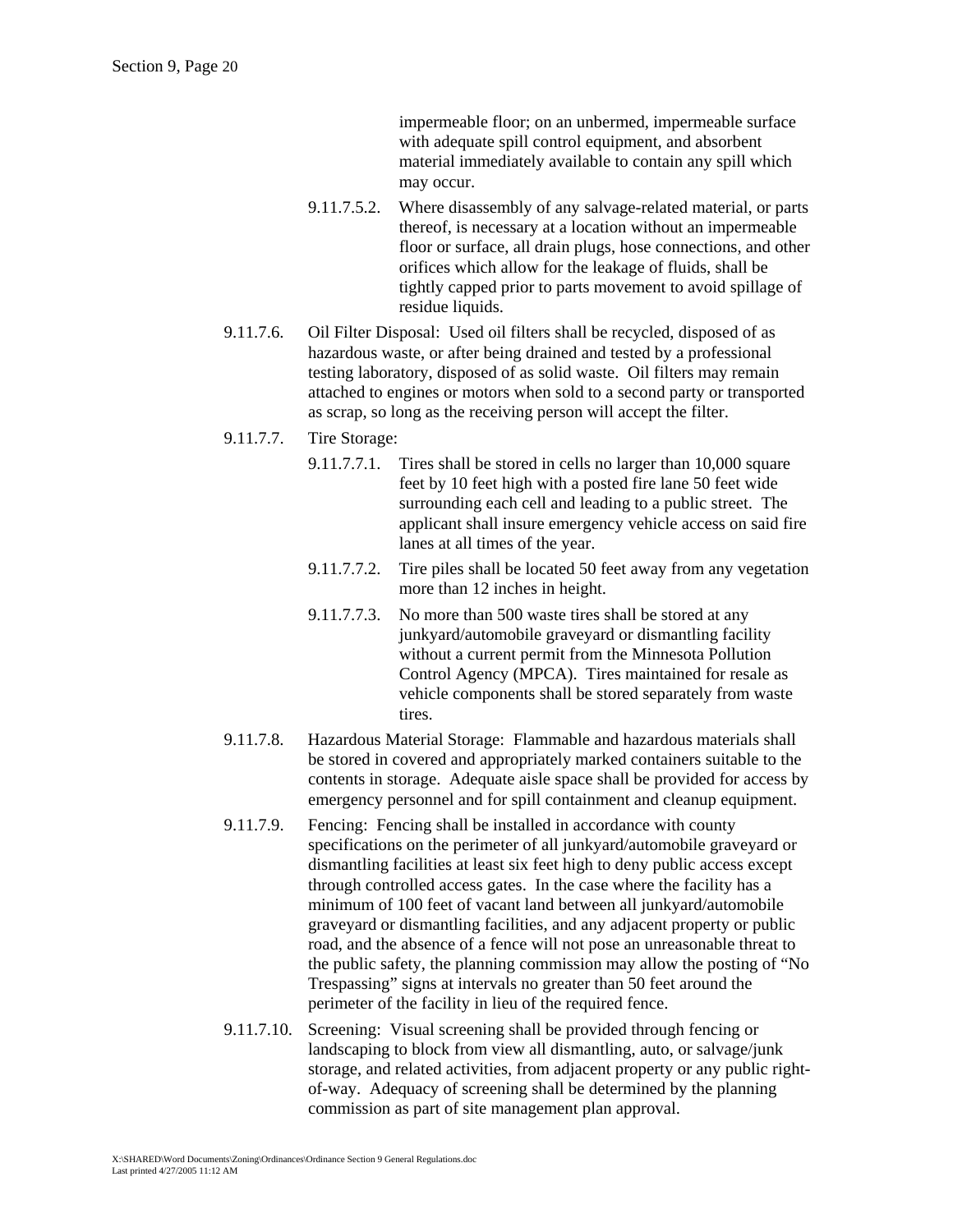- 9.11.7.11. Hazardous Spills: Spills of oil, lubricants, or other hazardous material shall be promptly contained, cleaned, and disposed of in accordance with current Minnesota Pollution Control Agency guidelines.
- 9.11.7.12 On-Site Disposal: On-site disposal of any material is prohibited, except under proper license or permit.
- 9.11.7.13. Battery Cable Disposal: Lead battery cable ends and heater cores shall be removed from units prior to crushing and shall be recycled separately, unless accepted as a unit component by a second person.
- 9.11.8. Inspections and Monitoring:
	- 9.11.8.1. Inspections by Officials: In order to insure compliance with the license or permit granted in this ordinance and as a condition for the issuance of any permit or license granted under this ordinance, the applicant shall allow inspections at reasonable and appropriate times by officials of Chippewa County, or such consultants as the county deems appropriate to retain. The license holder shall routinely be given a minimum of 24 hours notice of any scheduled inspection, but failure to provide such notice shall not be cause to deny an inspection of any facility, nor shall it be cause to deny enforcement of any ordinance, regulation, or law.
	- 9.11.8.2. Monitoring Wells:The planning commission may require that any licensee construct and maintain, at the licensee's expense, ground water monitoring wells on the premises of their junkyard/automobile graveyard or dismantling facility to determine the impact the facility is having on the county's ground water. In determining whether to require monitoring wells the planning commission shall:
		- 9.11.8.2.1. Consult with a licensee, or appoint a representative to consult with the licensee, prior to ordering that the licensee construct a monitoring well;
		- 9.11.8.2.2. Consider the specific geographic, topographical, and other features of the operation as they pertain to the facility's potential to contaminating the county's ground water.
		- 9.11.8.2.3. Consider the professional recommendation of the county engineer or other qualified individual or firm as to the necessity or desirability of constructing monitoring wells at the facility.
	- 9.11.8.3. Inspections and Monitoring: It shall be the responsibility of the county's zoning administrator to conduct or coordinate all inspections or monitoring activities required by this ordinance or required by any license issued pursuant to this ordinance.
- 9.11.9. Report of Spills: It is the duty of every person to notify the Minnesota Pollution Control Agency (MPCA) of any spill or discharge of a substance in accordance with Minnesota Statute, Section 115.061. Any person holding a junkyard/automobile graveyard or dismantling facility license from Chippewa County shall also report to Chippewa County zoning administrator, in writing, the time, date, location, cause, and method of the cleanup of any hazardous material spill in excess of one gallon in volume, which occurs on the premises of the licensee, within 48 hours of the occurrence of the spill.
- 9.11.10. Term of Licenses: Licenses shall be issued under this ordinance for a period not to